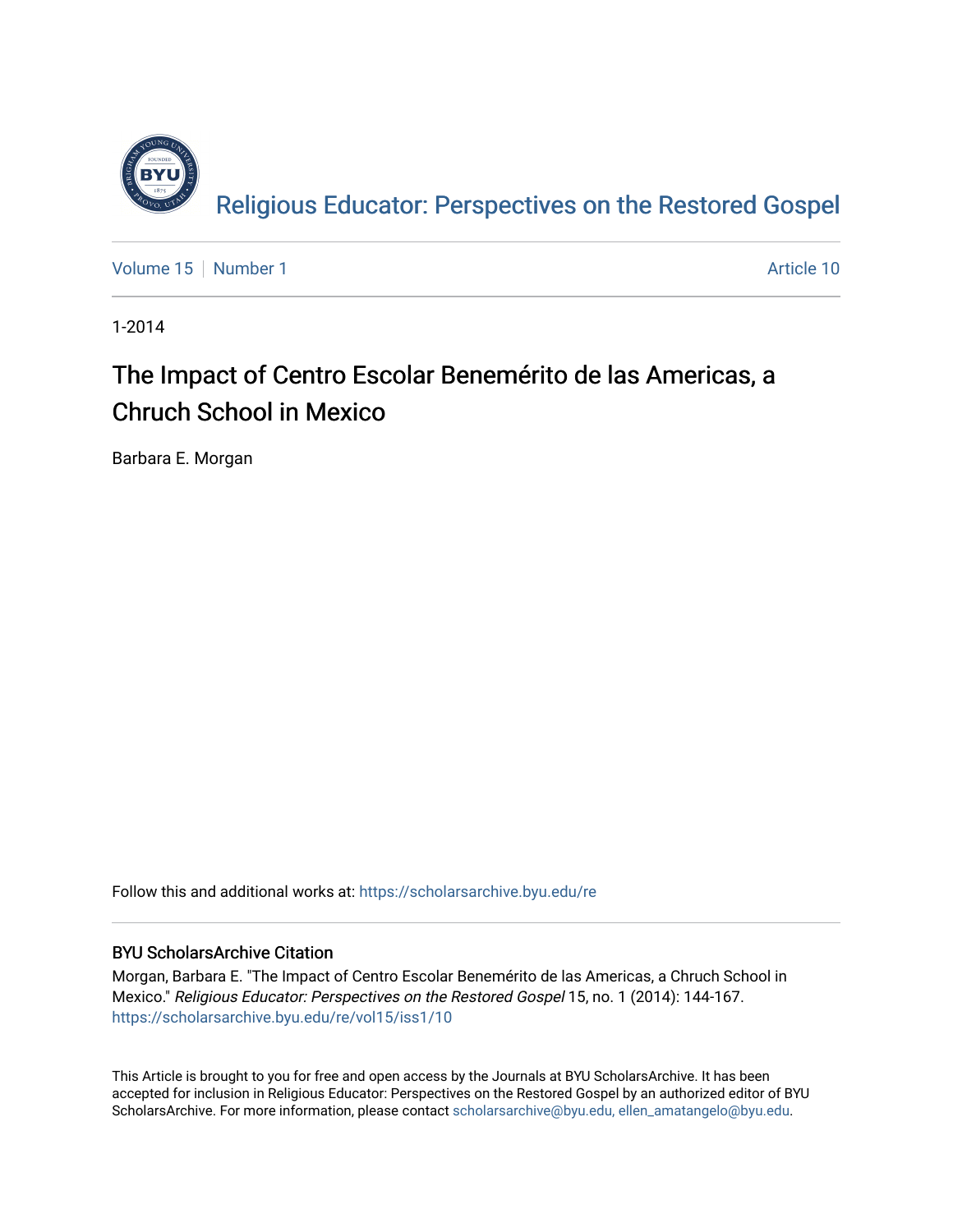

Abraham Martinez (Seminaries and Institutes area director of Mexico and Area Seventy) and Alfredo Mirón (final director of Benemérito and Area Authority) following the final graduation ceremony at Benemérito. Both were students at Benemérito as youth.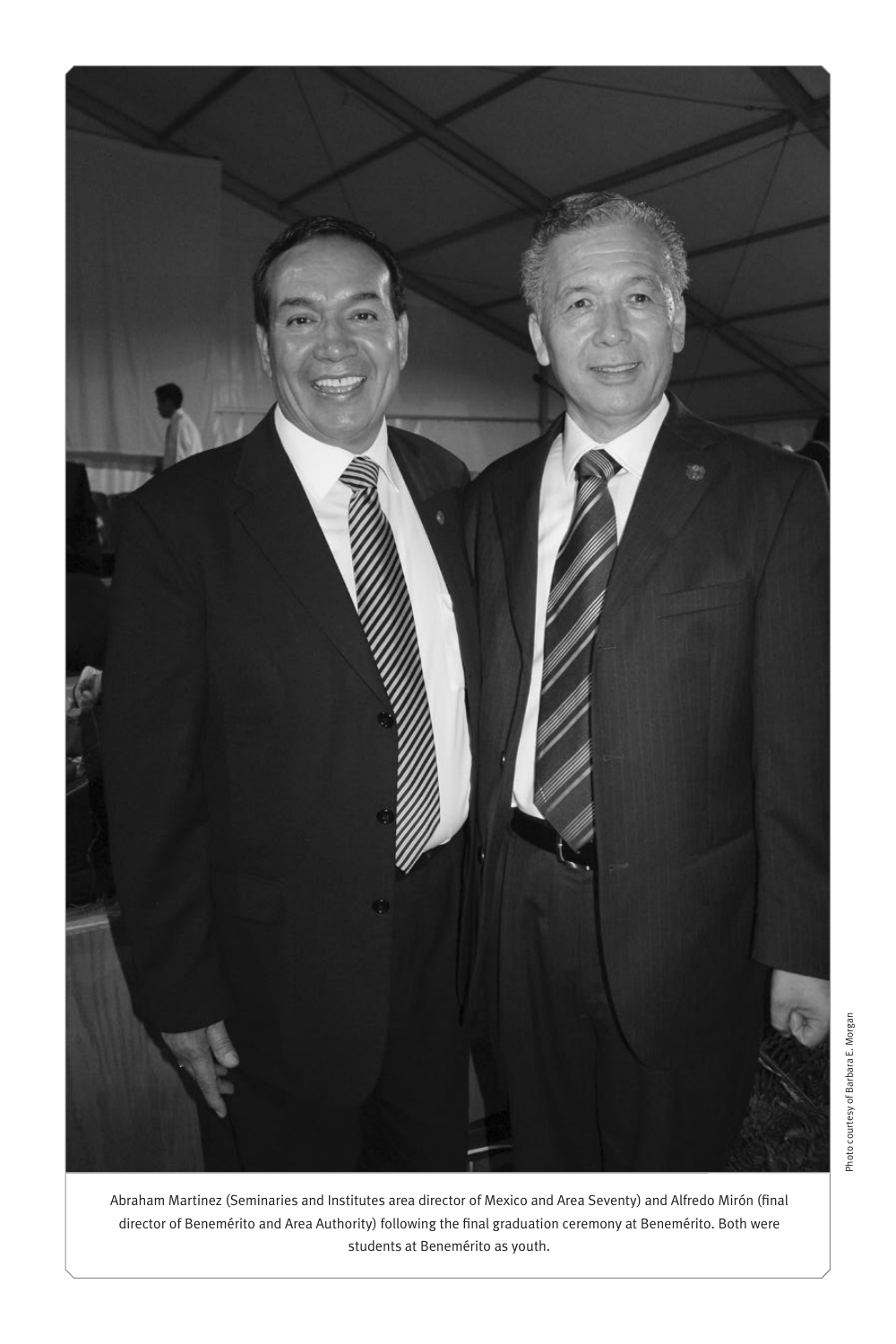# *The Impact of Centro Escolar Benemérito de las Americas, a Church School in Mexico*

barbara e. morgan

Barbara E. Morgan (*barbara\_morgan@byu.edu*) is an assistant professor of Church history and doctrine at BYU.

On January 29, 2013, Church leaders and administrators arrived at Benemérito de las Americas, the Church high school in Mexico City. These leaders included Elders Russell M. Nelson and Jeffrey R. Holland of the Quorum of the Twelve; Elder Paul V. Johnson, Commissioner of the Church Educational System and member of the First Quorum of the Seventy; Elder David F. Evans, Executive Director of the Missionary Department and member of the First Quorum of the Seventy; Bishop Gerald Caussé, first counselor in the Presiding Bishopric and member of the Missionary Executive Committee; Chad H. Webb, administrator of Seminaries and Institutes; Kelly I. Mills, director of international missionary training centers; and Carl B. Pratt, the newly called mission president of the Mexico Missionary Training Center, and his wife, Karen. There they met with the Mexico Area Presidency—Elder Daniel Johnson, Elder Benjamín de Hoyos, and Elder Jose Luis Alonso—along with Abraham Martinez, the CES area director, and Alfredo Mirón, the school's director, all five being natives of Mexico. Faculty, parents, more than 2,000 high school students on campus, and thousands of alumni throughout Mexico viewed this historic event via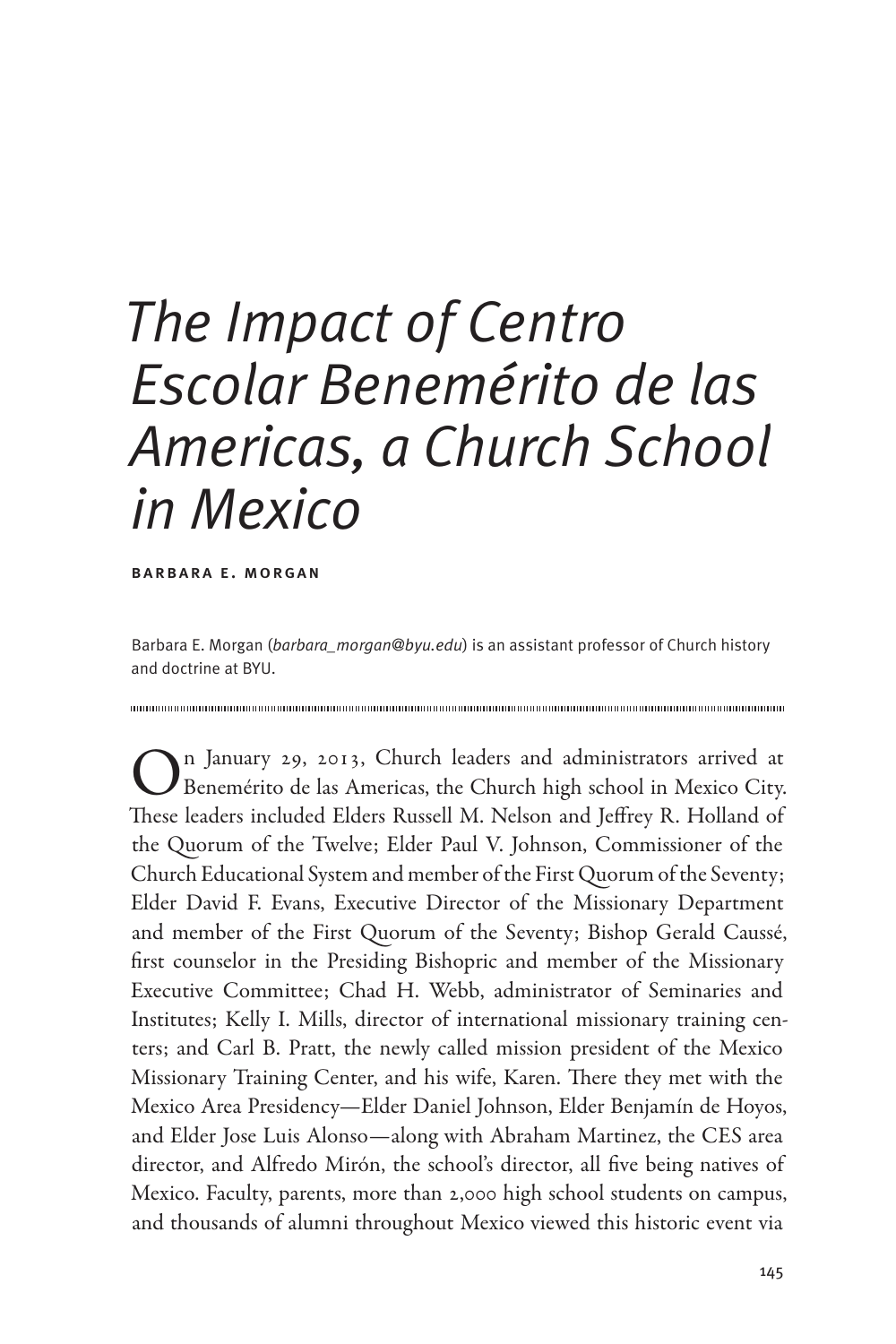

School motto at the entrance of the Benemérito campus with the "B" painted on the hill in the background. The sign read "Intelligence, power, light and truth." The sign now reads "Centro de Capacitación Misional, Mexico" (Missionary Training Center, Mexico).

satellite. The purpose of this momentous meeting was to announce the closure of Benemérito de las Americas as a high school—and the transitioning of the campus for the opening of a Missionary Training Center at the end of the 2013 school year.

The result? Most members of the Church in the United States and other parts of the world now knew that the Church owned a high school in Mexico. Benemérito, a major high school in Mexico City that operated for over fortynine years with a total enrollment of nearly 23,000 students, would graduate its last senior class of approximately 650 students. The nearly 1,600 students not graduating would return home to find and enroll in a high school near their own homes throughout Mexico, giving their seat up, as Elder Holland taught them, "so that a missionary could take it and help in the conversion of thousands."1 This announcement raised many questions. Why did the Church have a school in Mexico? Who were the faculty and students involved in this school? What was life on campus like? What has been its impact on individuals, families, the Church, and Mexico? A review of historical documents and interviews with participants help to answer these questions.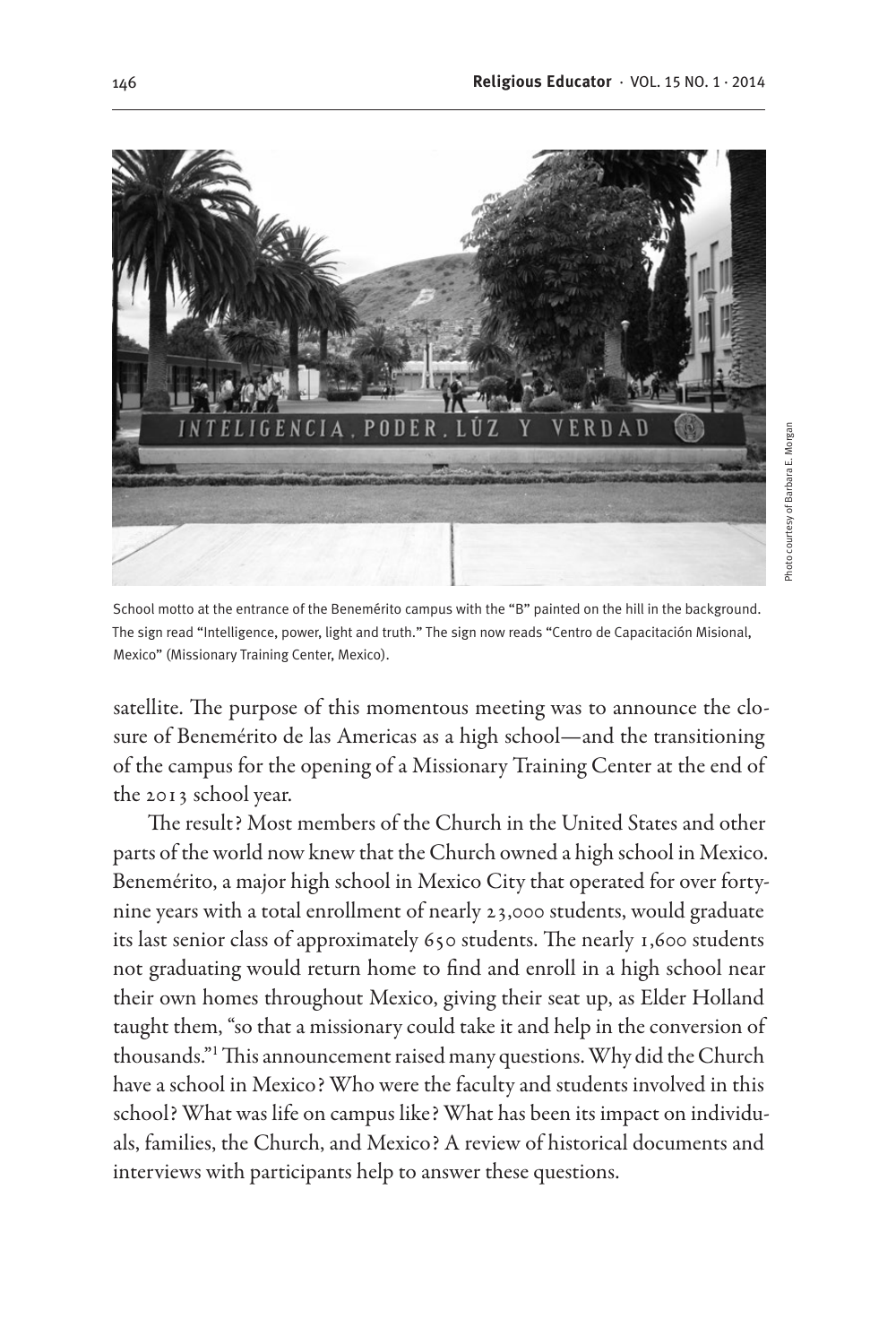#### **Why Church Schools in Mexico?**

Following World War II, the Church expanded dramatically in a number of important ways. In fact, during the nineteen-year tenure of President David O. McKay, from 1951 to 1970, total membership of the Church went from 1.1 to 2.9 million. In 1950, 87 percent of the total membership of the Church lived in North America. As the Church expanded worldwide, educational needs especially those in the international areas—became more pronounced. No prophet in this dispensation up to that time had more experience with the international Church and education than did President McKay. In 1921, Elder McKay took a yearlong world tour of the Church's missions, which took him to more locations and made him the most traveled Church leader up to that time.2 Professionally, he was an educator, which carried into his ecclesiastical assignments, including general Sunday School superintendent and Commissioner of Education for Church Schools.<sup>3</sup> For President McKay, the international growth of the Church meant international focus on Church education. The worldwide growth of the seminary and institute programs, which enabled thousands more students to be reached primarily through early morning and home-school programs, was among his top priorities. In addition, areas of substantial Church growth where public education was inadequate, such as the Pacific islands and Latin America, also received major attention. At the beginning of his tenure, the Church opened the Church College of Hawaii as well as high schools and several elementary schools in the Pacific. The expansion of Church schools in Latin America, focused primarily in Mexico, also came as a result of the growth of the Church and lack of educational resources there.<sup>4</sup>

During President McKay's tenure as prophet, Church membership in Mexico grew from less than 8,000 in 1950 to over 60,000 in 1970.<sup>5</sup> Although the Church in Mexico was first established in 1885 as a place of refuge for the early Saints to practice plural marriage, it was more than a half century later before the Church began its dramatic growth in membership. Although the Mormon colonies of northern Mexico had a small system of schools, the first Church school for native Mexicans started further south, in the village of San Marcos, just north of Mexico City.6 As early as 1915, local members and leaders began requesting Salt Lake to fund Church schools to meet the needs of the growing membership. By the 1930s faithful Hispanic LDS teachers were hired by local members to teach their children. In 1944, a formal application to the Church leaders was made by Mexican ecclesiastical leaders to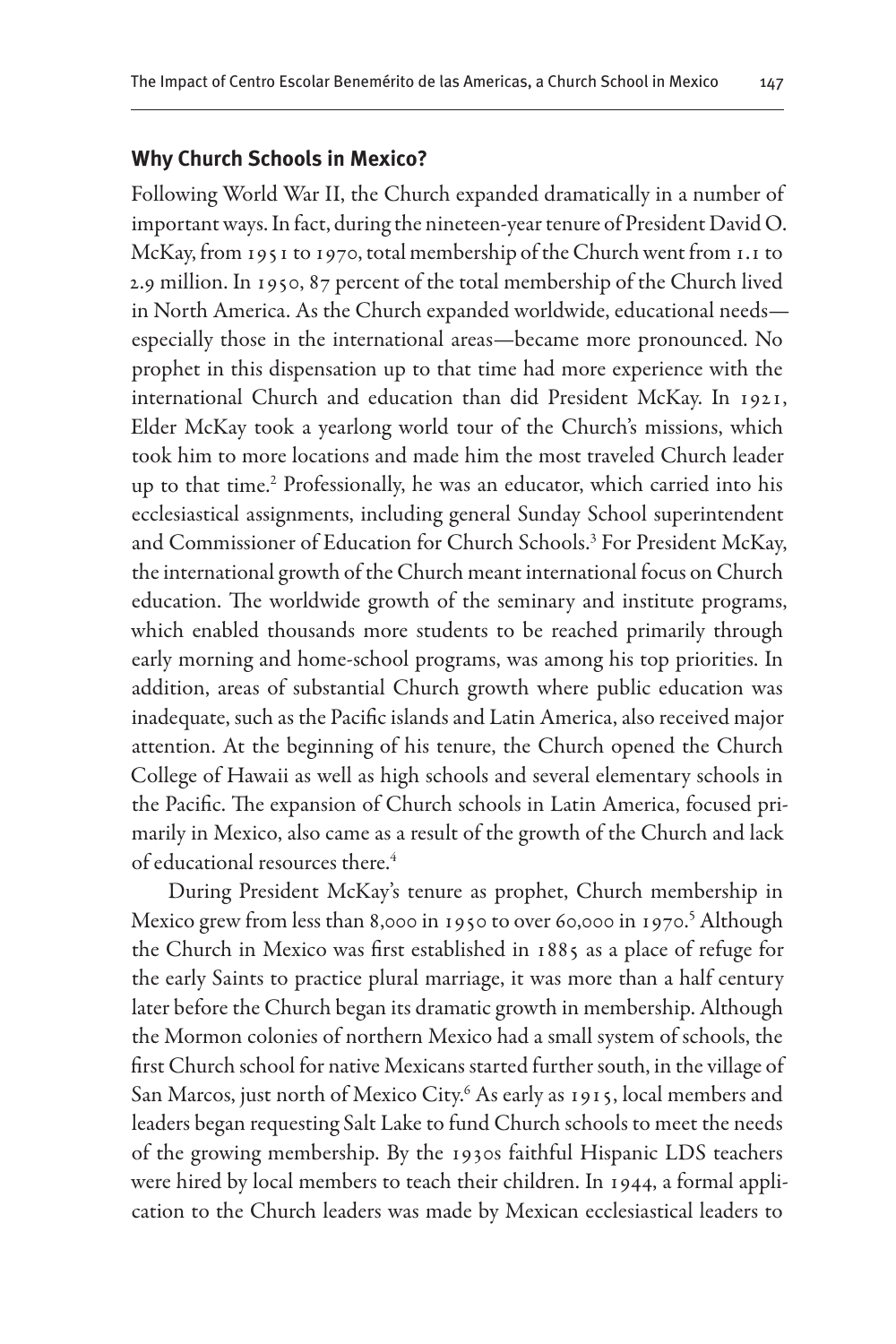incorporate the school at San Marcos into the Church's education system. By the 1950s students living throughout Mexico who were unable to receive adequate education in their home town, were sent to the LDS colonies for educational opportunities available there.<sup>7</sup>

With the growth of the Church in Mexico and continued requests for educational assistance from members and leaders in Mexico, President McKay formed a committee in 1957 to assess the educational situation in Mexico and provide recommendations for action. He named Elder Marion G. Romney of the Quorum of the Twelve as director of the committee, with Joseph T. Bentley, president of the Northern Mexican Mission, and Claudius Bowman as members.<sup>8</sup> After completing a two year extensive assessment, the committee reported that the "Mexican government was having difficulty providing education facilities for its people." They continued, "In 1950 some nine million Mexicans over six years of age could neither read nor write." They found that the illiteracy rate was rising, "because the increase in population is greater than the advances in education." They further explained, "The Federal Department of Education indicated that it was in desperate need of more schools, particularly in the urban areas. Private schools are encouraged, especially on the elementary school level."9

As a result, in 1959, the committee recommended building twelve to fifteen elementary schools, taught by members of the Church and establishing an educational and cultural center just north of Mexico City that would include a *primaria* (elementary), *secundaria* (junior high), *preparatoria* (high school), and a *normal* (teacher preparation) school. They indicated that "this could well form the nucleus of a center not only for Mexico, but for all the Latin American missions." They continued: "We have a great work yet to do in these lands . . . developing programs around the native cultures. Stories and illustrations for Mexico should be taken from Mexican history and from the lives of Mexican heroes such as Benito Juárez and Miguel Hidalgo. Our M.I.A. [Mutual Improvement Association] activities should feature Indian and Mexican dances, folklore, and music."10

Within one year of the report, the Church opened thirteen elementary schools, with at least fourteen more in the planning stage. By 1962, as these elementary students reached eligibility for graduation, the need for secondary schools became evident. Not only was the Church Educational System lacking secondary schools, with three being planned and only one in existence in the colonies, but the entire country of Mexico had a major shortage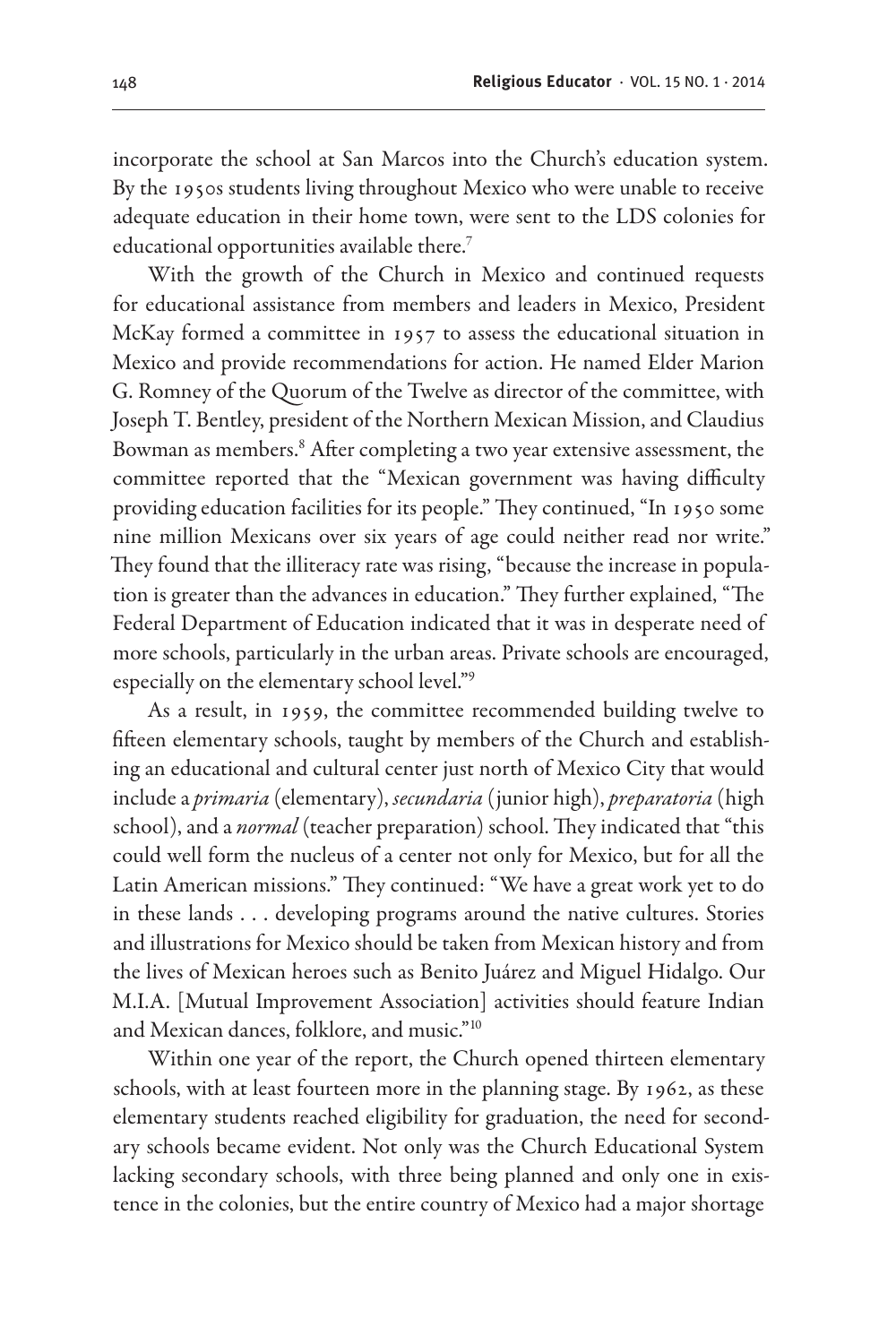

Students in the library at Benemérito. This library now serves as the welcoming center for the new Missionary Training Center in Mexico City.

of secondary schools. In fact, on September 1, 1962, Adolfo Lopez Mateo, president of Mexico, stressed the need for secondary schools in his message to the nation and called on anyone who could offer a solution to help. "The educational effort does not fall exclusively upon the State," he pled in his speech to the nation. "Within the means of your possibilities, the patriotism of all citizens should participate in this great work."11 Using this statement by Mexico's president along with his needs assessment, Daniel Taylor, the superintendent of Church education in Mexico, requested the immediate building of secondary schools in Mexico.<sup>12</sup>

#### **Launching the New School: Hiring Teachers and Enrolling Students**

Less than a year after this request, Church leaders created a master building plan based on the projection of three thousand students in four different schools: an elementary school for children living nearby, and secondary, preparatory, and normal schools with boarding facilities available for students living a distance from the school. By August 1963, a 247-acre lot in Mexico City known as "Rancho El Arbolillo" was found and purchased, with 60 acres set aside immediately for educational facilities. In November of that same year, the groundbreaking ceremony was held. In the groundbreaking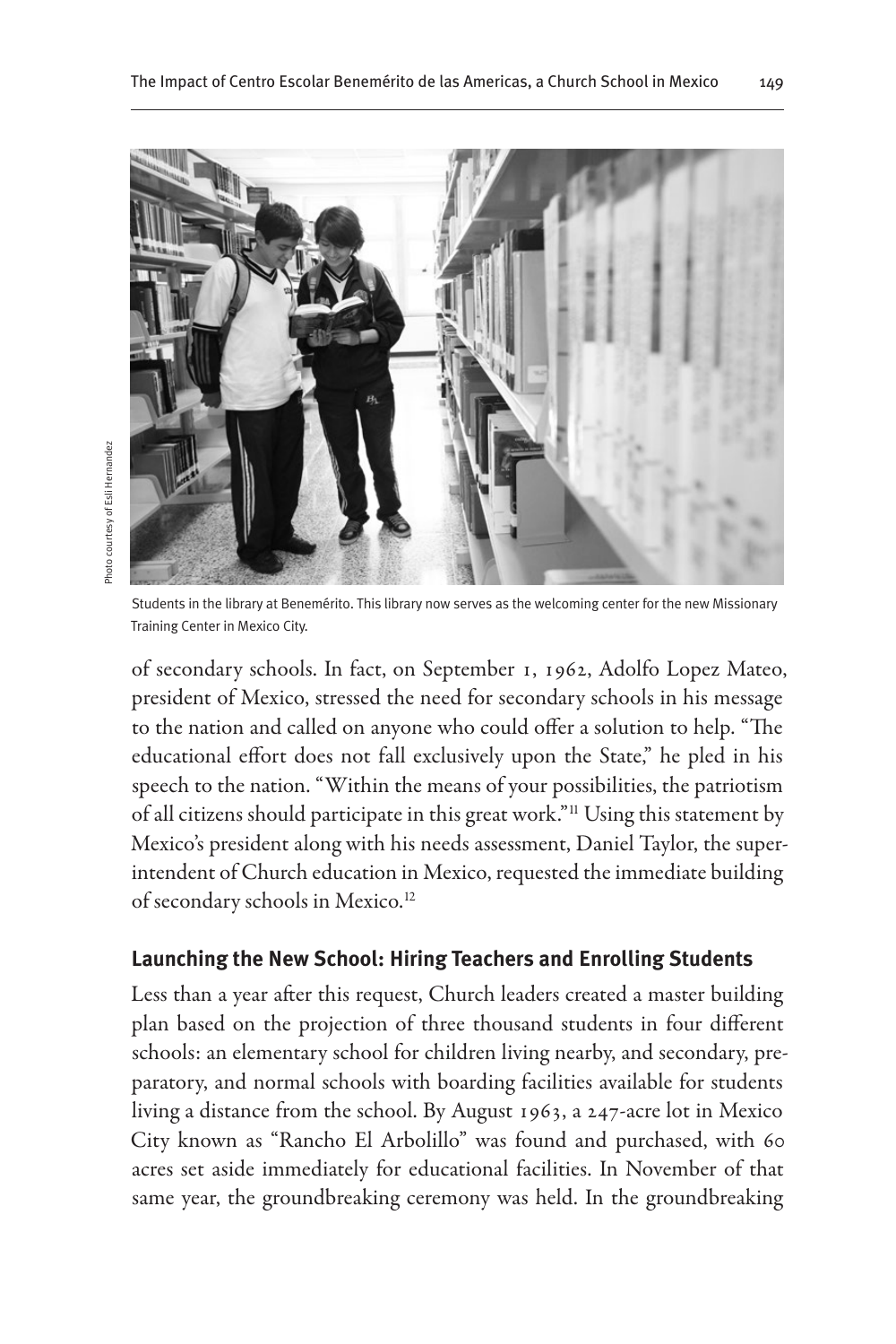

Baptism of Abraham Martinez and his family in the late 1960s. Martinez was raised by his grandmother and sent to Benemérito shortly after his baptism. There he had his first hot shower and three meals a day. Abraham Martinez would later serve as a bishop, stake president, mission president, and Area Seventy. He also later taught at Benemérito.

ceremony, "Benemérito de las Americas<sup>13"</sup> was announced as the school name, giving homage to Benito Juárez, the Abraham Lincoln of Latin America. In his groundbreaking talk, Elder Romney emphasized the love he had for his native Mexico and prophesied that the school would become a "great Spanishspeaking cultural center." He added, "Its influence will reach far beyond the valley of Mexico. . . . It will be felt in all of Latin America, including South America. Hundreds of thousands of people will come here." He prophesied, "Going out from here, they will help the Nation build up its education, its culture and its spirituality. This school will prepare men for a better future here on the earth, and for eternal life in the world to come."<sup>14</sup>

With only four months between the groundbreaking and school starting, major work still needed to be done. Buildings needed to be built, curriculum needed to be determined, students needed to be invited, and, of great urgency, teachers needed to be hired. When planning the schools, President McKay was asked where he was going to find an adequate number of qualified teachers. After a short pause he replied, "You go ahead and organize the schools and the Lord will provide the teachers."15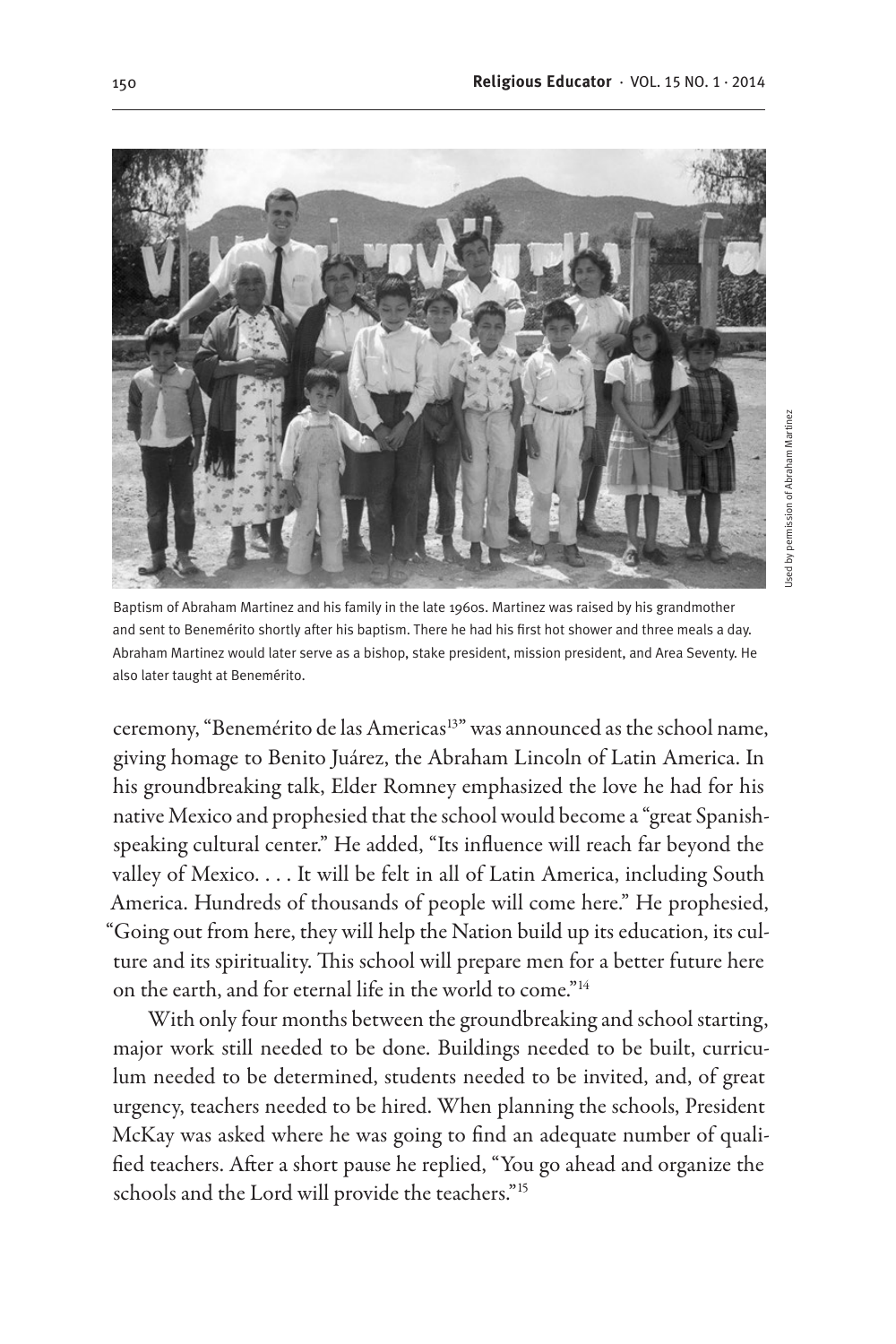About this time, Efrain Villalobos, a Brigham Young University agronomy student, returned to his home in San Marcos for Christmas vacation. He heard about the Church school being constructed only a half hour from his home and, being curious, went with his brother to see what was going on. After looking around for a while, they were leaving when a man waved them down and told Efrain that Professor Wagner, the director of the school whom he had met briefly in the colonies a few years previously, urgently wanted to see him. Without hesitation Wagner announced, "Efrain, I want you to be in charge of teacher education at this secondary school. We start classes this February [1964]." This caught Efrain totally by surprise. "No, Brother Wagner," he cried, "do not ask this favor of me. There are three things that I never want to be in my life: a chef, a stake president, and a schoolteacher." With a look of concern on his face, Kenyon Wagner replied firmly, "I have a serious problem. I have not been able to obtain the necessary teachers that are required in order for us to run this school. It is a blessing that you accepted the invitation to come to my house today. Look, Efrain," he continued, "you have in front of you an exceptional opportunity to serve the youth of the Church, and I invite you to be a part of this grand experience."

For a moment Efrain was unable to speak. After asking the director when he needed to know, Wagner replied, "Right now." Efrain replied that he could only commit for one year. Wagner assured him that would be fine, and they would await his return.<sup>16</sup> In February Efrain returned to Mexico City, where he was immediately assigned to be the first "dorm parent" with his wife, Olivia, as the school's first teacher of agronomy, and he was appointed administrative assistant over teacher development. Efrain would be at the school for over four decades.

Another potential teacher, Jorge Rojas, a good friend of Kenyon Wagner's from the Mormon colonies, was studying at New Mexico State University when he received a phone call. "Jorge," Wagner said, "the Church is opening up a new school in Mexico City, and I need your help to teach English and physical education." Jorge responded that he would love to as soon as he finished his last year of college and served a full-time mission. Wagner quickly retorted, "You stay where you are, and in fifteen minutes I'll call you back." This time President Ara Call, the president of the northern Mexican Mission, called Jorge fifteen minutes later. "I'm calling you on a mission for the Church at Benemérito," he proclaimed. "It is opening in six months, and that is when your mission will start." Jorge finished off the semester and in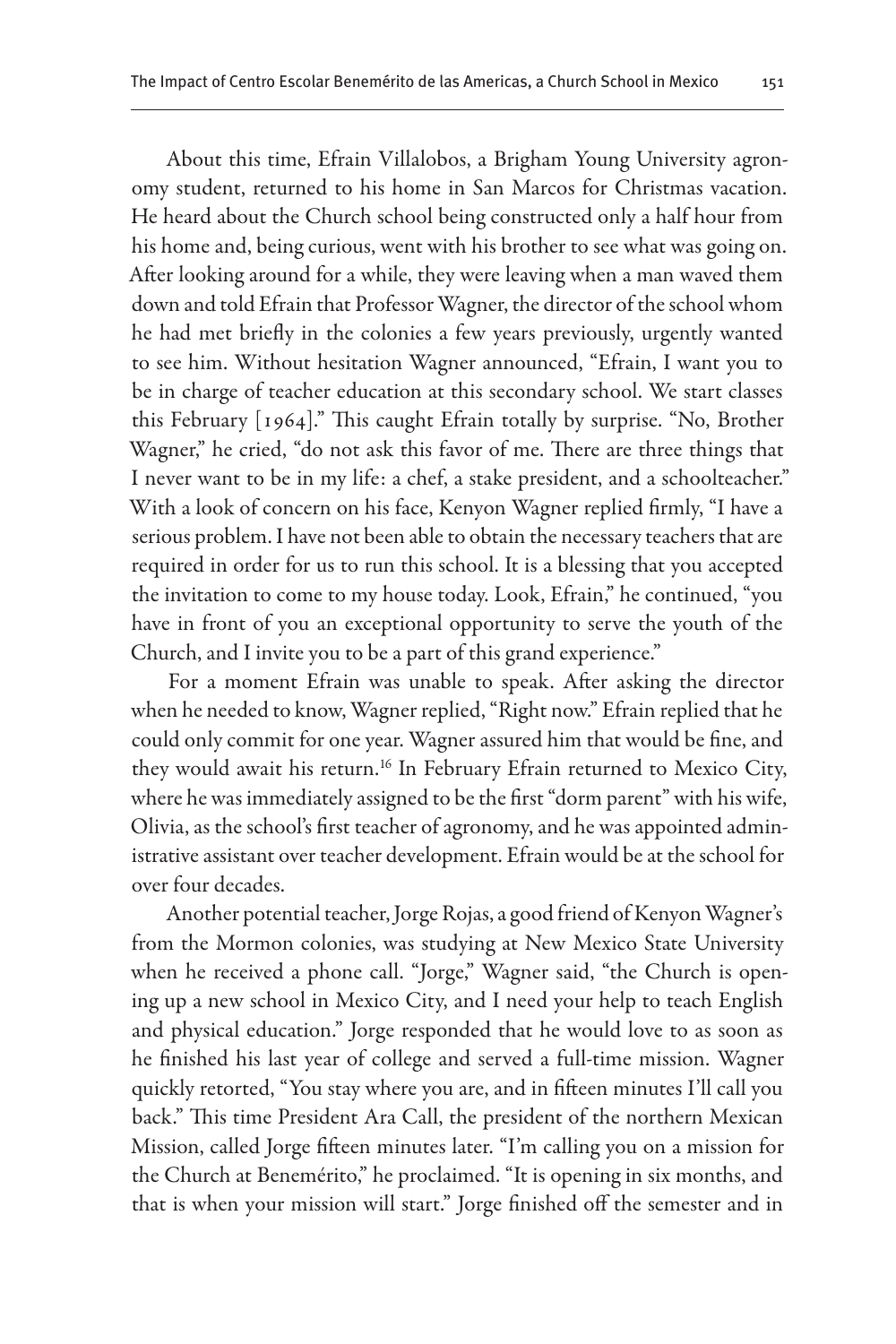February commenced teaching English and coaching basketball as a full-time set-apart missionary.

Irma Soto had been studying biology at a local university when she met the Mormon missionaries and was converted. Knowing that her parents were staunch Catholics, she decided to wait until after she was baptized to tell her parents. Upon learning that Irma was baptized, her mother, enraged, drenched her with a pail of pig slop and yelled, "Now you have not only been baptized by the Mormons, but by your own mother," and then demanded that she leave their home. Only a few days later, and just a few weeks after her baptism, Kenyon Wagner invited Irma to be the first biology teacher at Benemérito, a position she gratefully accepted.

Efrain, Jorge, and Irma's experiences were similar to that of many other teachers, employees, and students who attended Benemérito. Reflecting on those first teachers, employees, and students in his personal journal, Kenyon Wagner, the first director of the school, compared them to the first pioneers of the Church. "I have the firm conviction that God chose this first generation of teachers, the employees, and the students, to play an integral role in the beginning of this school. Through everyone's great strengths," he continued, "we will overcome and be capable of resolving major problems. The faith that I have seen among them is very impressive."<sup>17</sup> During the next few years, major problems were encountered and resolved, including handling the first death of a student, receiving unprecedented government permission to run a normal school, and obtaining water rights for the campus after much fasting and prayer.

Before school started, Efrain, Jorge, and Irma, with twelve other teachers who had little or no experience in adolescent psychology or pedagogy, and some of whom had recently joined the Church, received their first official training as teachers. Daniel Taylor, the superintendent of Church Schools for Mexico, enumerated the goals of the school. He expressed his desire that Benemérito would give the students a better education than any other school, that the students would consider their opportunity to work as a privilege to learn, that all students would be equal, that the teachers and home supervisors should consider the students as younger brothers and sisters, that both scholastic and religious education were important and time and effort should be given to each, and finally, and that all who studied or worked there "should at all times live as faithful members of the Church of Jesus Christ of Latter-day Saints."18 Even though they were trying to become expert in their own fields,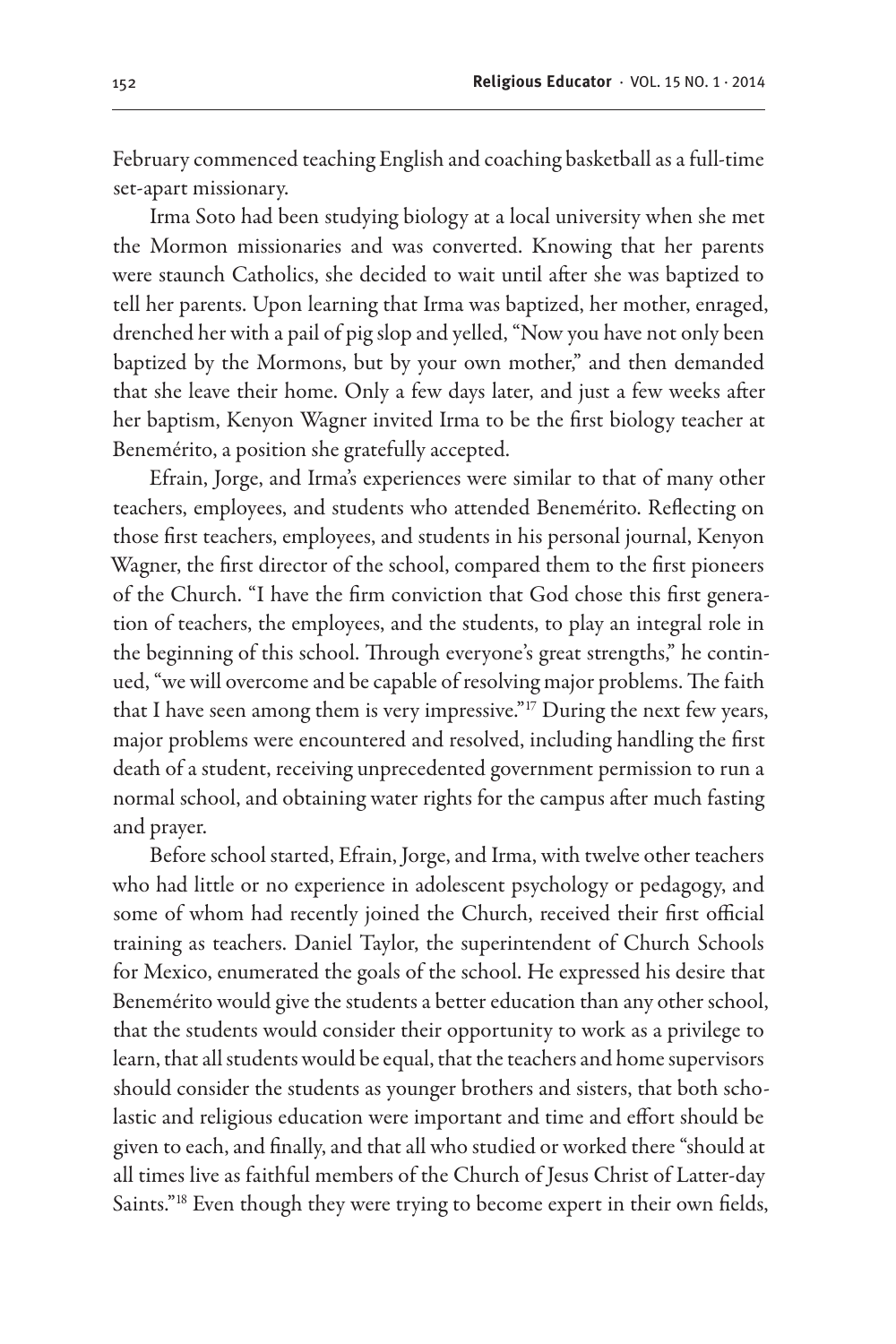these teachers recognized that "the most important area of competence was that of being an authentic disciple of Jesus Christ." Efrain soon recognized that "in the process of trying to reach this goal myself, I was more capable of inspiring my students both academically as well as spiritually."19

With the first generation of faculty and employees hired, teachers and leaders welcomed the first 125 secondary students from all over Mexico on February 17, 1964. One large room was used for the dual purpose of a classroom for all the students and sleeping quarters for the young men. The young women all shared one small cottage for the first week, with another cottage being built each week for seven weeks. Although the living standards were Spartan, with no running water, it was better than the majority of the students had experienced up to this point in their lives. Wagner estimated that "ninety percent of the students came from poor families and only ten percent came from homes which would be considered middle class."20 Many of these students who came to the school had never previously slept in a bed, or owned a pair of pajamas, and some showed signs of malnutrition.

Abraham Martinez, for example, having been abandoned by his mother, planned on dropping out of school and working after completing elementary school because there was no secondary school to attend in his area. "Fortunately, my grandmother, who raised me, made many sacrifices and helped me be able to attend Benemérito." Abraham lived on campus, where, for the first time, he "took a shower every day and ate three meals."21 One student's clothes were so ragged his bare skin could be seen. He had no underwear and no change of clothing when he arrived.<sup>22</sup> Another student, Miguel Velez Adame, admitted that he and his friends "were baptized just to take advantage of this unique opportunity, the only opportunity we had to receive an education."23 Alfredo Mirón, one of the first students to enroll, had watched his father get drunk and abuse his mother and siblings and was raised in complete poverty for years. He decided that he would raise a family very different than his own. After meeting the Mormon missionaries, he joined the Church and, with his mother, embarked on an overnight bus trip to Benemérito. After sleeping there for a night, his mother woke him up and said as she left, "Son, here you will stay. Everything in your future now depends on you." For the next three years, Alfredo worked in various jobs at the school, returning home only once a year to visit his family.<sup>24</sup>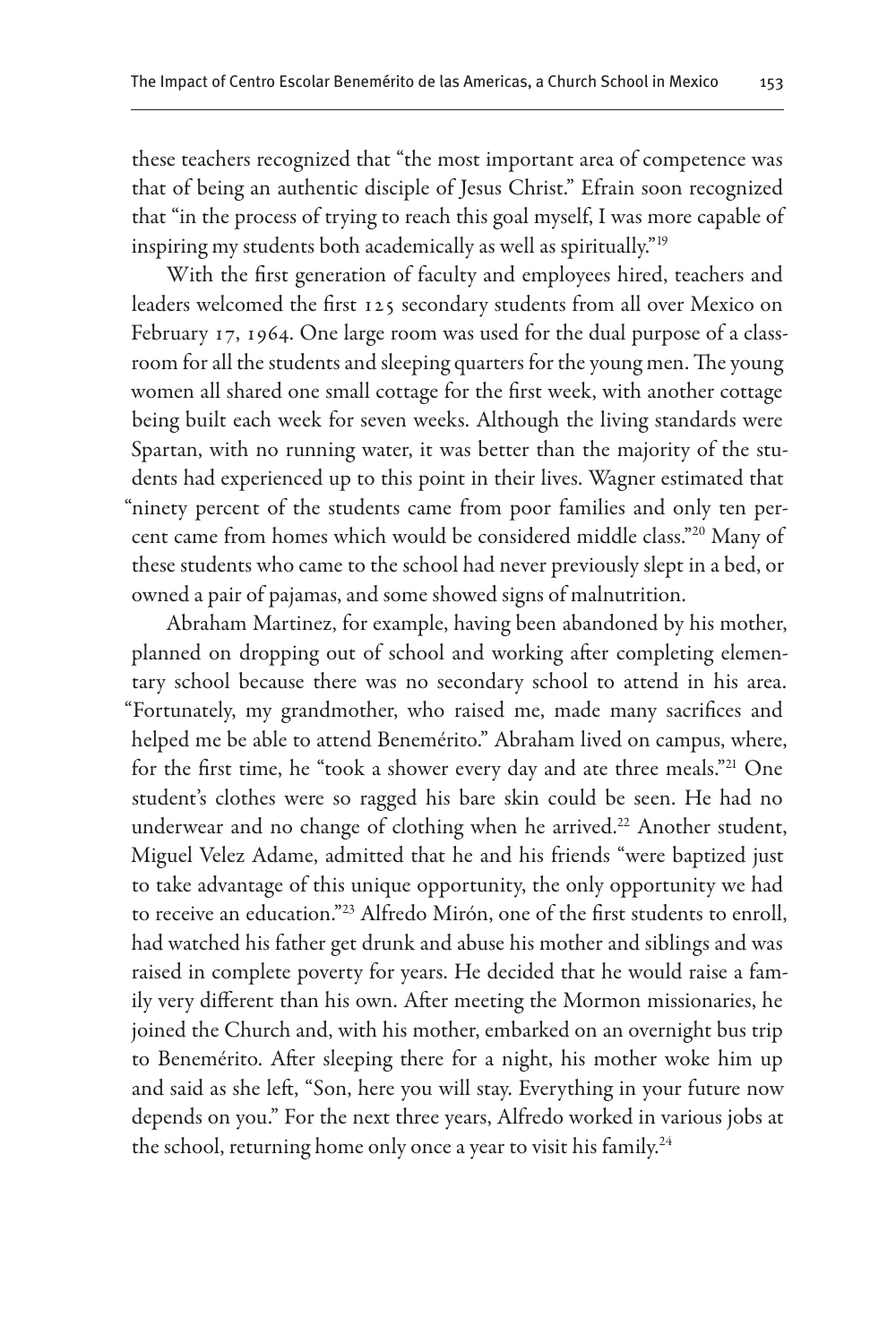#### **Student Life**

At the school's inception, Church leaders were anxious to educate these young, mostly poor members, but did not desire to hand out a dole, thus making them dependent on the Church. "We firmly believe," they stated, "that these young men and women should earn their own way as far as possible so that they do not get the idea of having everything given to them."25 In fact, one of the key positive factors in buying the land for the school was the fact that there was a farm on the property. Daniel Taylor wrote in his explanation for the proposed purchase of the land to the Church Board of Education, "My attraction is based principally upon my awareness of the fact that our members are very poor." He continued, "If they are to attend our high school and junior college they will need to have projects on which they can work in order to earn their way. Simultaneously it would provide the dormitories with much that they would need in order to feed the students."26 When Benemérito first started, all students were required to work and were given a variety of assignments. These students worked on the farm, in the physical plant, in the cafeteria, and in janitorial positions. They worked as secretaries, gardeners, phone operators, assistant coaches, and a variety of other jobs. For most students work was necessary for them to be able to afford schooling. These jobs also gave these students a great work ethic and provided many other skills that they could use to become self-reliant in their later lives.

Jesus Flores, for example, was the oldest of five. Because of the poverty of his family, education was not a possibility for Jesus until he became aware of Benemérito. With no extra money beyond the bus fare, Jesus, at age twelve, left his family and enrolled at Benemérito. He explained with great emotion, "Here, I learned how to use a fork, slept in a bed for the first time, and learned how to flush a toilet." Jesus was immediately given a job. "I worked all year for six years, in the garden, in the classroom, but primarily on the farm. With the money I earned I paid for my own schooling, my own clothes, and was able to earn enough money to go home [only] during the long vacation." Many times when other students were going home, Jesus stayed and worked. "This allowed me to save enough money to pay for my sister to come here so that she could work and go to school." Before he left for his mission, Jesus was able to bring all of his siblings to Benemérito. "The Church never gave me money; the Church gave me opportunity," he reflected. "The Church didn't just help us; they did something much better; they gave us the ability to help ourselves; they gave us the opportunity to work, to become self-reliant."<sup>27</sup>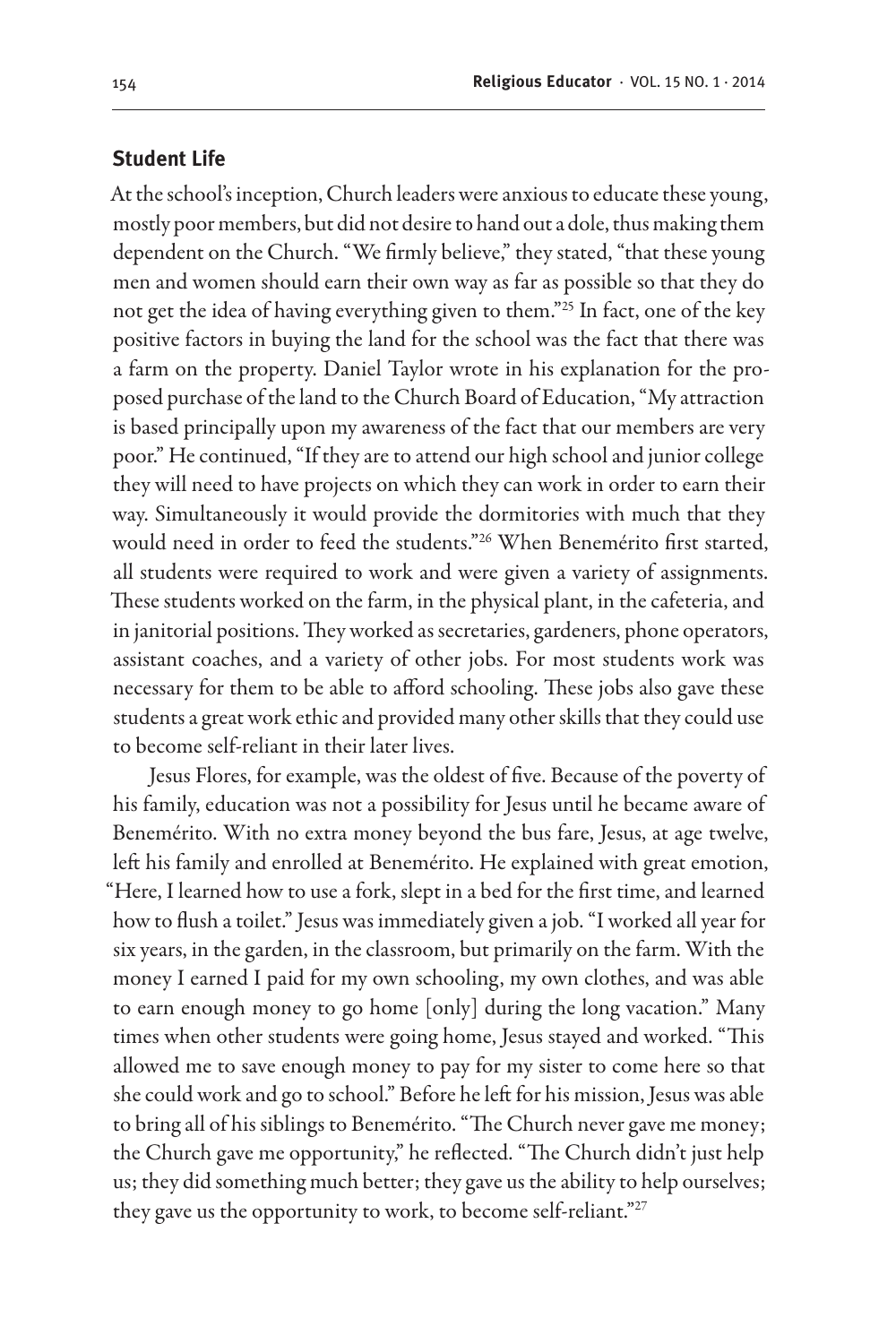Over the years the opportunity to work at Benemérito was reduced. When the school first started, all students were required to work on campus, and there was plenty of work as the students helped with constructing the new buildings, working on the farm, planting trees, and so forth. With fewer needs and hired workers doing more tasks on campus, in later years only about 25 percent of students could be employed. Thus, unlike earlier years, some students could not afford to attend Benemérito because there were not enough jobs to enable them to pay their own way.

Although fewer students were working on campus, they became involved in other ways. The Mexican government required all students to be involved in some type of extracurricular activity, so a variety of activities were made available to these students throughout the years.<sup>28</sup> Some of these clubs and activities include drama, carpentry, glass etching, electrical repair, driving lessons, making electrical and stuffed toys, wood burning, conversational English, embroidery and crochet, art, chorus, dancing, journalism, piano, orchestra, band, as well as sports teams including basketball, football, soccer, and track and field. The school also held other activities, including painting the B annually on a nearby mountainside, school dances, anniversary programs, Model United Nations, missionary week, culture week, student leadership, seminary activities, and graduation. Benemérito's dance and sports teams were known throughout Mexico and were recognized by other government and private schools in the area for their talent. In fact, other schools decided not to play sports on Sunday so that Benemérito could participate, regarding the school's involvement as essential to the quality of their league.<sup>29</sup>

Participation in extracurricular activities was a new experience for many of these students, especially those raised in poverty where athletics and culture were luxuries could not be afforded. "Because I didn't have time to participate in activities as a child," one student observed, "when I got to school I didn't know how to play sports." Speaking of the influence of his coach he continued, "I learned much about football, but more about life."30

One young woman, Marcela Burgos, reflected what she gained from participation in sports. "We had an incredible coach who woke us up and had us practicing by 6:00 am. . . . I learned that success was not free, but only came after much sacrifice. Strict discipline governed everything. Punctuality was critical, we needed to practice to the limit of our strength, and never accept mediocrity." These extracurricular activities not only benefited the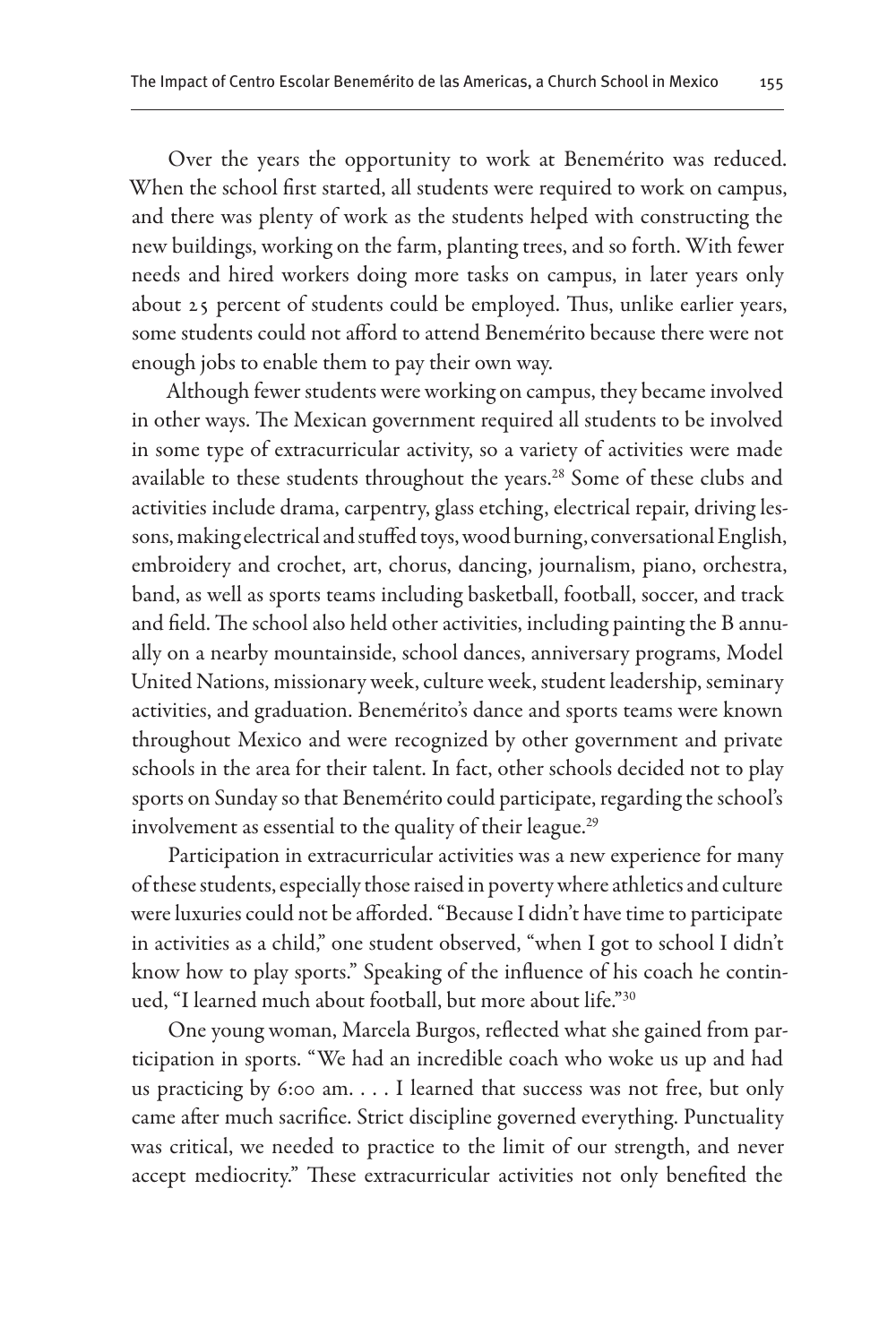individual, she continued, but also brought great "fame, respect, and trust to the Church<sup>"31</sup>

Perhaps one of the most widely known extracurricular activities since it officially began in 1972 was the folk dance group, which performed throughout Mexico and the United States, becoming ambassadors for the school and Church. At the conclusion of the program as the performers sang "I Am a Child of God" and "We'll Bring the World His Truth," audiences often felt a special spirit and inquired about the school and its sponsoring Church. "The youth understood that they were missionaries," explained Guadalupe Lopez Duran, who taught dance at Benemérito for nearly forty years. "They carry a message through dance, art and music. We testify of the Church as we perform."32 Over the decades, it has become more common for schools in Mexico to provide better and wider variety of extracurricular activities. Benemérito, however, is still remembered for its expansive and excellent extracurricular activities. In fact, for many students, participation in these activities drew them to Benemérito.

The school fulfilled curriculum requirements specified by the Mexican government. For the secondary level, all students were required to take Spanish, math, physics, chemistry, English, geography, world history, Mexican history, and biology for all three years. In addition, art, physical education, technology, and contemporary history were required at some point during their schooling. At Benemérito, an additional course was also required: seminary. These two entities with their specific curriculum formed the vision statement of the school: "To be a model of spiritual strength and educational excellence."33 Since the school's inception, seminary and Church attendance were mandatory. Two years following the opening of the school, a seminary building and a chapel were built on campus. Due to Mexican law, which forbade "holding classes in religion or religious meetings of any kind, in buildings used for school purposes," a concrete wall separated the seminary building from the rest of campus. This wall was recently been removed, however, because of the increased flexibility of Mexican laws.<sup>34</sup>

As enrollment on campus increased, student wards were created under the direction of local bishops, many of whom were teachers, "dorm fathers," or employees of Benemérito. These student wards eventually formed a campus stake, the Zarahemla Stake. Auxiliary leaders were also drawn from Benemérito employees, but the students themselves held the majority of the callings, performed the ordinances, gave the talks, offered the prayers and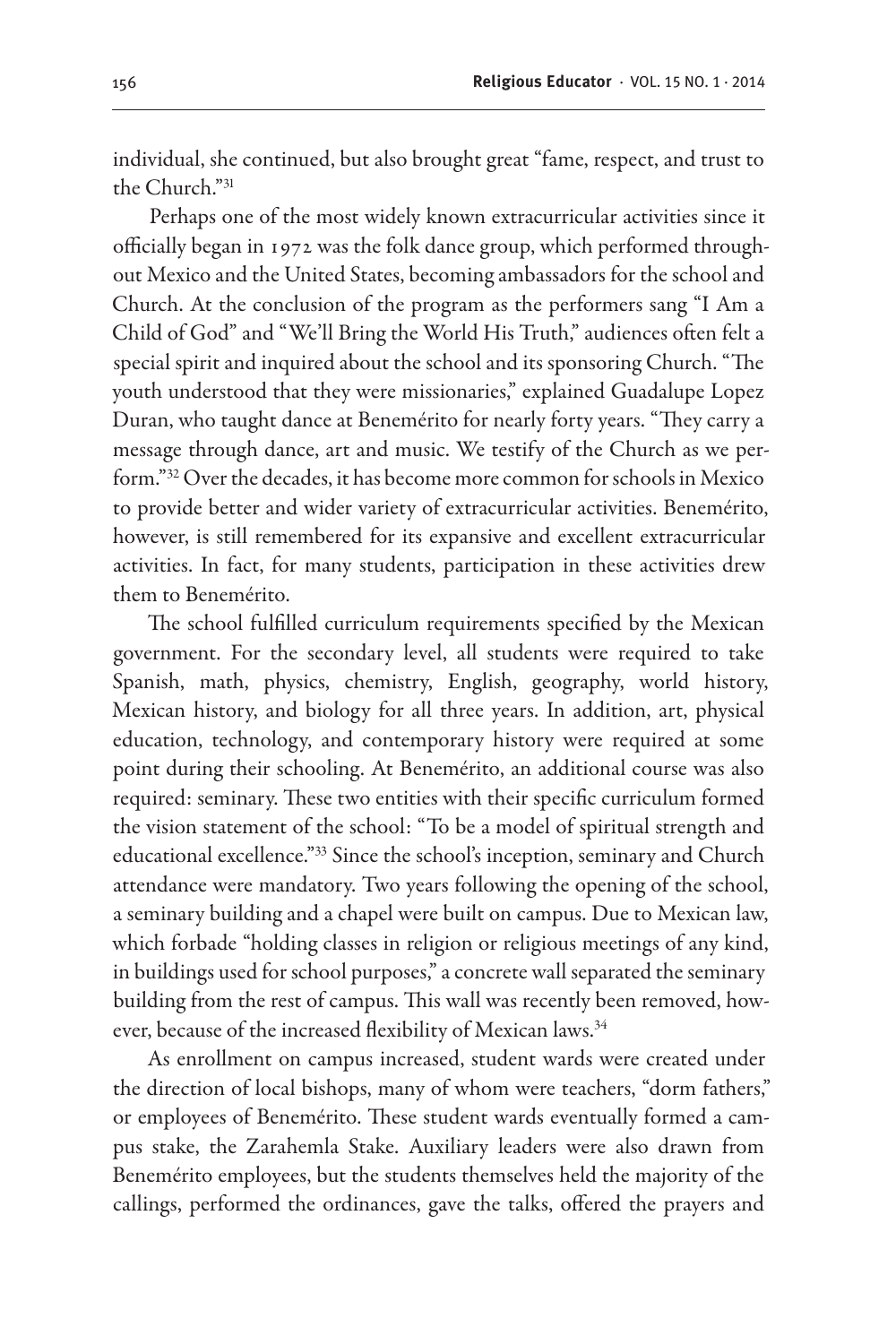taught the classes. This stake and these wards were unique in all the Church because they served high school rather than college students.

Many students credit seminary and Church activity as the most beneficial experiences in their schooling years. Miguel Velez Adame, the student previously mentioned who joined the Church in order to have the opportunity to receive an education explained, "When I left I was scared, had many doubts, and was so homesick. I had never left my pueblo. I don't know how often I cried and how many tears I shed as I began this major change in my life." His spiritual conversion began when he found a new spiritual home on campus. "I will never forget the peace I felt as I walked into sacrament meeting and the congregation was singing 'Oh hablemos con tiernos ascentos' [Let us oft speak kind words to each other]. In this moment I felt an indescribable peace. Then they sang 'Asombro me da' [I stand all amazed], I felt a sensation in my chest that is difficult to explain. The next morning I woke up for family prayer and scripture study, I attended seminary, and that night, we had family home evening." He continued, "I remember the lessons from my seminary teachers, but more important was their example, their spirituality, and their testimonies."35

In addition to the influence of the seminary and ecclesiastical leaders, many students at Benemérito attributed their spiritual growth to their "foster parents and families." Due to the young, impressionable age and circumstances of these students, Church school administrators suggested the construction of small cottages, in which the students would live in a family type environment where "foster parents" would watch over, train, and provide an example of righteous LDS living.<sup>36</sup> For many, Benemérito was more than a boarding school; it was their home; it literally offered them the only family they had. In fact, of the first generation of students, the director reported that 60 percent were "abandoned by their parents, or by one parent; or come from homes broken by divorce."37

Having lost his mother to death and being abandoned by his father, Jesus Gordillo became the provider of his family at the age of eleven. One day, as he was walking the streets as a "young vagabond" in Mexico City, a bus drove by him with a sign that read "Sociedad Educativa Y Cultural." "I saw the students and noted how clean they were. I couldn't imagine ever having the opportunity to go there." Jesus and his brothers eventually ended up in an orphanage where he was invited to stay until he turned fifteen. Just prior to his fifteenth birthday, the director of the orphanage introduced him to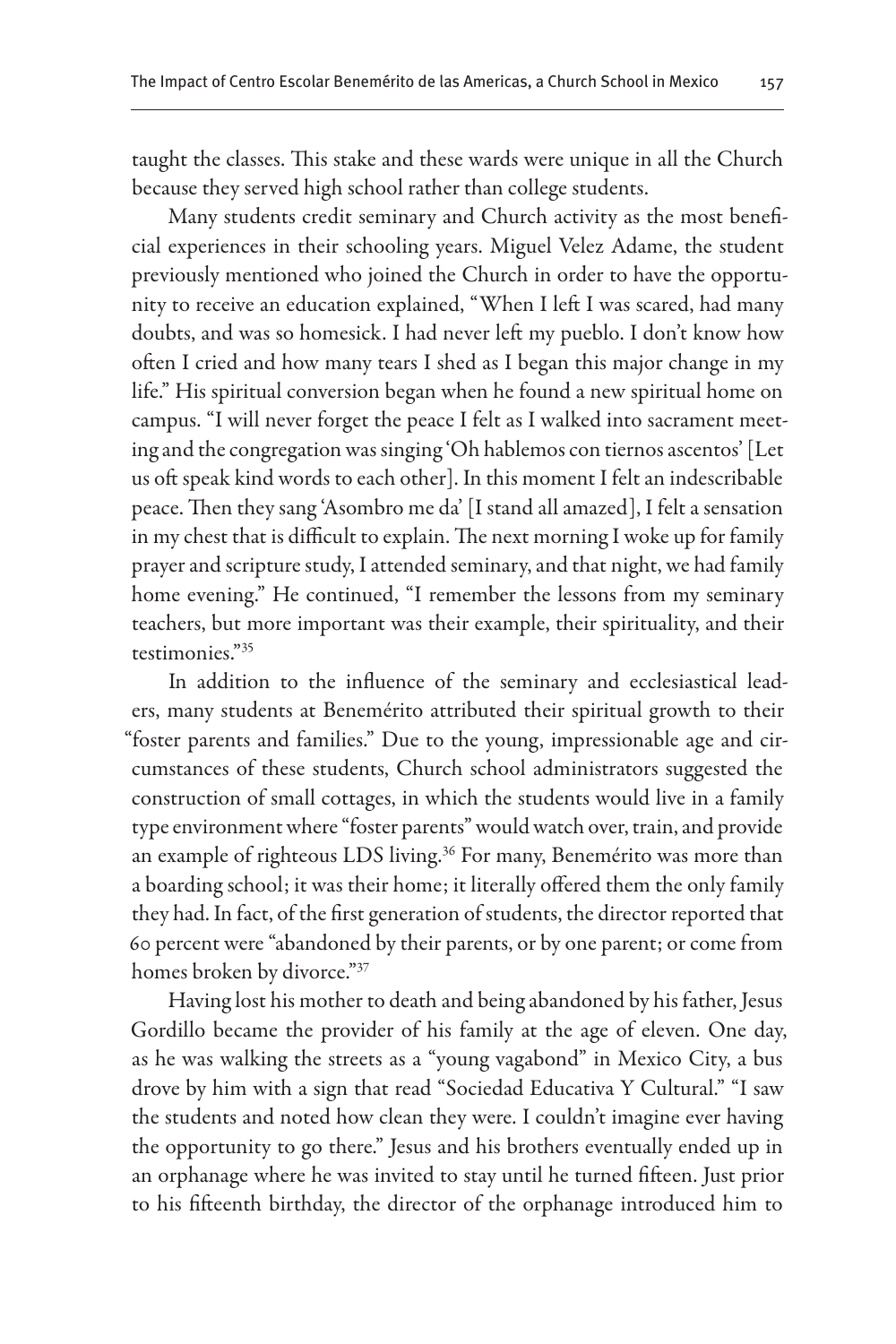the Lopez family. She explained that this family was interested in taking him home, where they would provide him with an education. Having no other family and no other plans, Jesus accepted the invitation, and was taken to their home where they were "foster parents" of one of the cottages. There he would live until he graduated from high school. "In the school song there is a line, 'en la escuela un hogar encontré' (in the school I found a home). It seemed as though this line was written just for me."38

The impact of Benemérito on future families is a common theme. They saw ideal family life modeled by their cottage supervisors, were taught the importance of creating eternal families, and many of them even met their future spouses on campus. While playing soccer in the field close to Benemérito, Arturo Limon was asked by Kenyon Wagner where he was attending school. When Arturo replied that he was not going to school, Kenyon said that he had the perfect school for him, and if Arturo desired, he would help him get in. A few years after attending Benemérito, Arturo was baptized. "I was introduced to a new lifestyle. I gained a new identity. I was taught to be a leader and learned what a family could be like." Arturo's future wife also attended Benemérito. After both returned home from their missions, they started dating seriously and traveled to Provo, Utah, where they were married in the temple. "We now have four children, two of whom have served missions," he enthusiastically shared. "We were able to teach our own children, as parents who had been taught at Benemérito. It's a great sequence. What we learned from Benemérito we used to raise our own family as pioneers in Mexico!"39 Kenyon Wagner, speaking of the first generation of students and teachers, wrote simply in his journal, "They have become members of my own family and I love them as such."40

When the school first started, about 25 percent of the students were not Latter-day Saints. As the school became more prestigious in academics and extracurricular activities, many government officials started sending their children there. With the increased acclaim of the school, came positive advertising for the Church. One graduate from a Mexico City suburb insisted, "The missionaries were very important in my home town of Chalco, but the greatest missionary tool was Benemérito. People in my town heard about this great school, with clean kids, and good teachers." She reflected, "When I was a child, my town had only a branch. Now the same town has three stakes. It is commonly understood among us that this happened because of the influence of Benemérito."41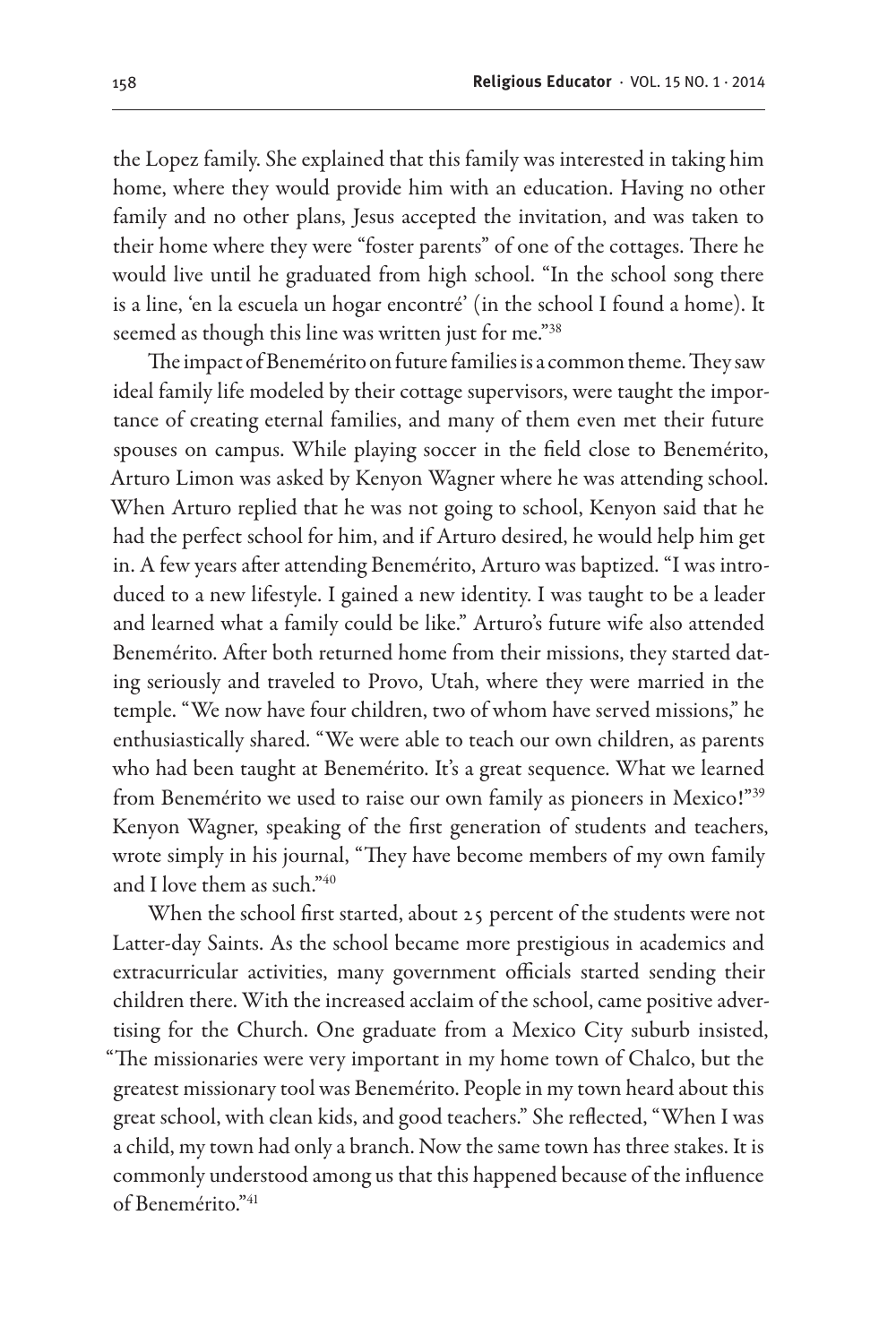

Elder Jeffrey R. Holland and a translator speaking at the meeting held on January 29, 2013, announcing the conversion of Centro Escolar Benemérito de las Americas into the second-largest missionary training center in the world.

Leona Wagner, wife of the director, knew the importance of sharing the gospel and held many missionaries discussions in her home. Many students recalled that if they were not faithful worthy members of the Church, she worked with them until they were. This emphasis on missionary work spread across campus. Every year, through the seminary program, students participated in missionary week, where they dressed up and acted like fulltime missionaries. During this week they would receive missionary training, role-play by giving missionary discussions to other students, and attend missionary firesides conducted by a stake president or area leaders.

One of the common occurrences at graduation is for the leading authority to have the students raise their hand to indicate the number who have turned their mission papers in or who had received their mission calls. The response from the students is electrifying as so many have already received calls and so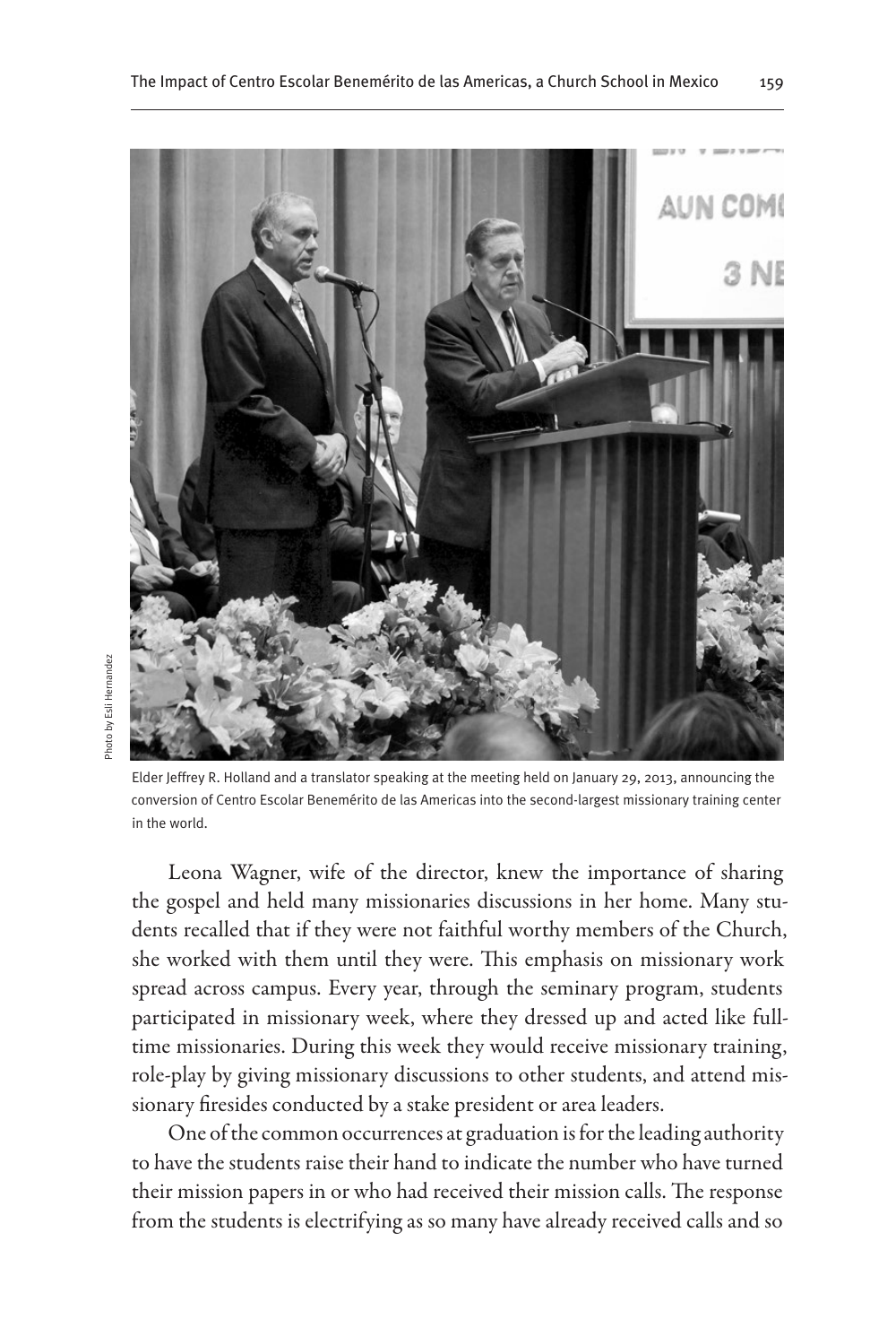many are anticipating calls in the near future. In January 1999, Church leaders approved eighteen-year-olds, who had graduated from high school in Mexico, to be called as full-time missionaries. Over five hundred eighteen-year-old young men have been called to serve from Mexico each year since.<sup>42</sup> During the last ten years, approximately 85 percent of all male Benemérito graduates have served full time missions.<sup>43</sup> Elder Nelson, who chairs both the Board of Education and the Missionary Executive Committee, acknowledged that it was the success of these younger Mexican missionaries that led to the lowering of the missionary age for elders and sisters throughout the whole Church. "Thanks to these Mexican elders, they helped pioneer this change in age."44

#### **By Their Fruits: Impact**

Elder Romney told the first graduating class that they should be the great pioneers of a great movement, "not only in secular education, but to bring the light of the gospel to the people of this great country." He encouraged them to reach for the highest peaks and promised them the blessings of the Lord as they worked towards their goals. He invited them to give service to themselves, their families and their country, and especially to God.<sup>45</sup> "What marvelous strength you could be to this nation: doctors, lawyers, teachers, businessmen, government leaders. Arise and shine forth your light! Be Latterday Saints," he admonished. Employ your time doing the things that the Lord has said are of the greatest value that a person can do: help to bring souls unto Christ. . . . I see in this institution of learning that the Church has brought to pass in this nation one of the greatest movements of the world to bring to pass the salvation of the people of this nation. It is impossible to measure the contribution that each of you will make."46

Although it is perhaps impossible to measure the impact of these Benemérito alumni and faculty, a few statistics and personal experiences paint a more vivid picture. Although there are other factors influencing the growth of the Church in Mexico, we note that at the commencement of the school there were approximately eight thousand members of the Church in Mexico, many of whom lived in the Mormon colonies. Today there are over one million, making it the largest country of Church membership outside of the United States. Approximately twenty-three thousand of them are graduates of Benemérito who have produced a large posterity grounded in the gospel of Jesus Christ. A report of Benemérito alumni of students who graduated during the school's first decade lists one General Authority, four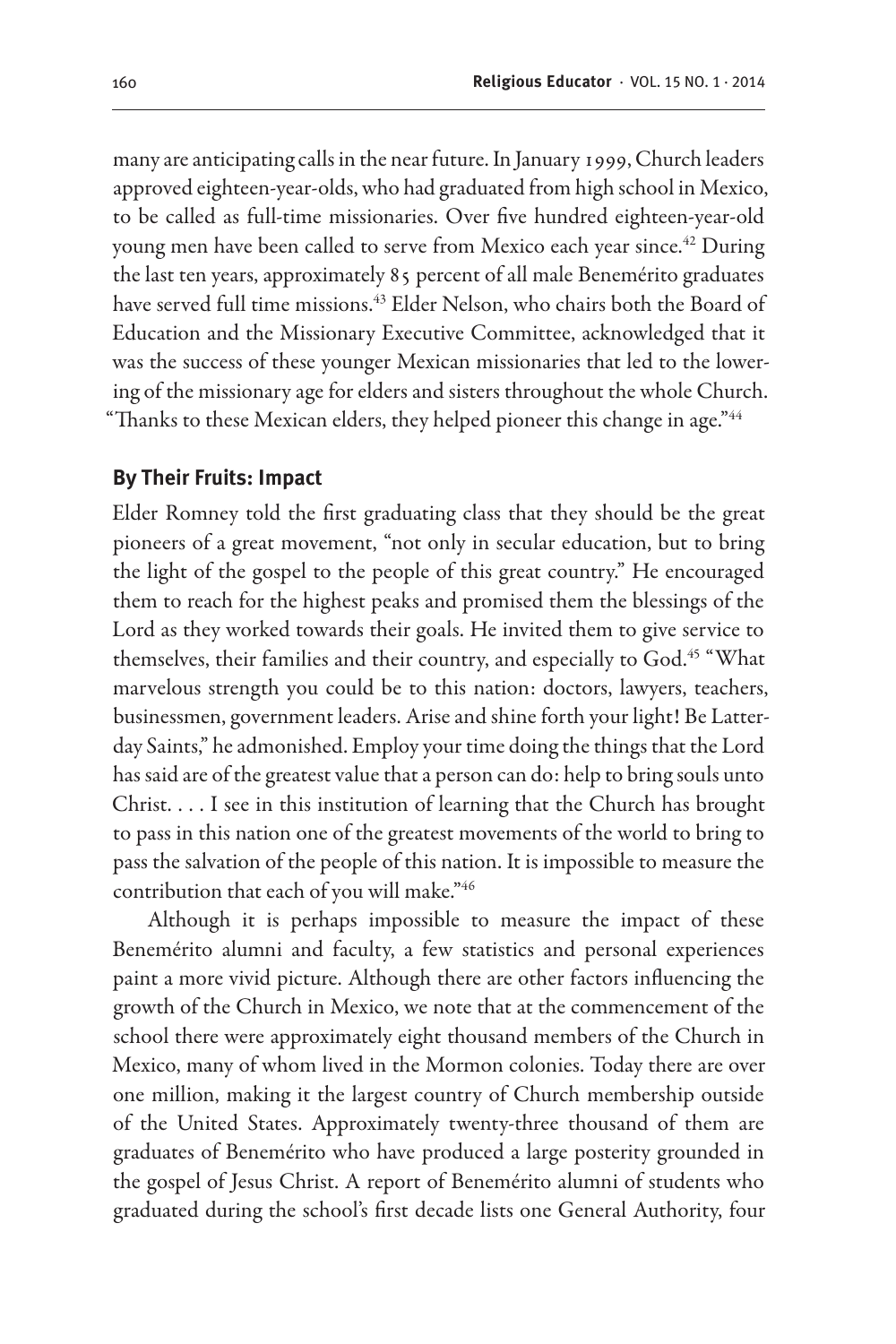Area Seventies, twelve regional representatives, twenty-six mission presidents, and forty-three stake presidents.<sup>47</sup> According to a recent study, of the current stake presidents serving in Mexico, 25 percent are alumni of Benemérito.<sup>48</sup>

Efrain Villalobos, the first teacher mentioned, was one who gave back. Although he declared that he did not want to be a chef, a stake president or a teacher, he ended up becoming all three as he prepared and served food to not only the students who lived in his home, to his own children, but also to the missionaries who were under his leadership as a mission president.<sup>49</sup>

Magdalena Soto, who watched her older sister, Irma, get splattered with pig food by her mother, also gave back. Upon graduation from Benemérito, Magdalena received a degree in biology and psychology and joined her older sister as a teacher at Benemérito. She would later marry, becoming the wife of a stake president at age twenty-four. They would raise seven active children. All except one daughter have served full-time missions, and all are sealed in the temple. One of her daughters is a graduate from the J. Reuben Clark Law School at BYU and practices immigration law in Utah. Their mother joined the Church shortly before her death.<sup>50</sup>

Abraham Martinez, whose grandmother sacrificed to help him attend Benemérito, where he ate his first three meals in a day and took his first real shower, explained that he served a mission after he graduated from secundaria and normal school at Benemérito. Upon his return he taught in the Church Educational System in the elementary schools, as a seminary and institute teacher, as an institute director, as an area coordinator, and most recently as the CES area director of Mexico. In addition, he has served as a bishop, a stake president, and a mission president and now serves as an Area Seventy. Following his release as a mission president, Martinez returned to his employment at Benemérito. Choosing a different young men's cottage every week, Martinez conducted missionary training every morning at five thirty. One of the highlights of his life was receiving a letter from a missionary stating that they had found Abraham Martinez's mother and baptized her. "The impact of Benemérito in my life is large," he reminisced. "As a student and a leader I have lived on this campus for over twenty years. I found my eternal companion, and all three of my children were born here. The young men I taught here baptized my mother. There are no words to express the gratitude I have for this school."<sup>51</sup>

The impact of Benemérito, however, reaches beyond the family and expands throughout the Church and Mexico. "Many of the alumni are stake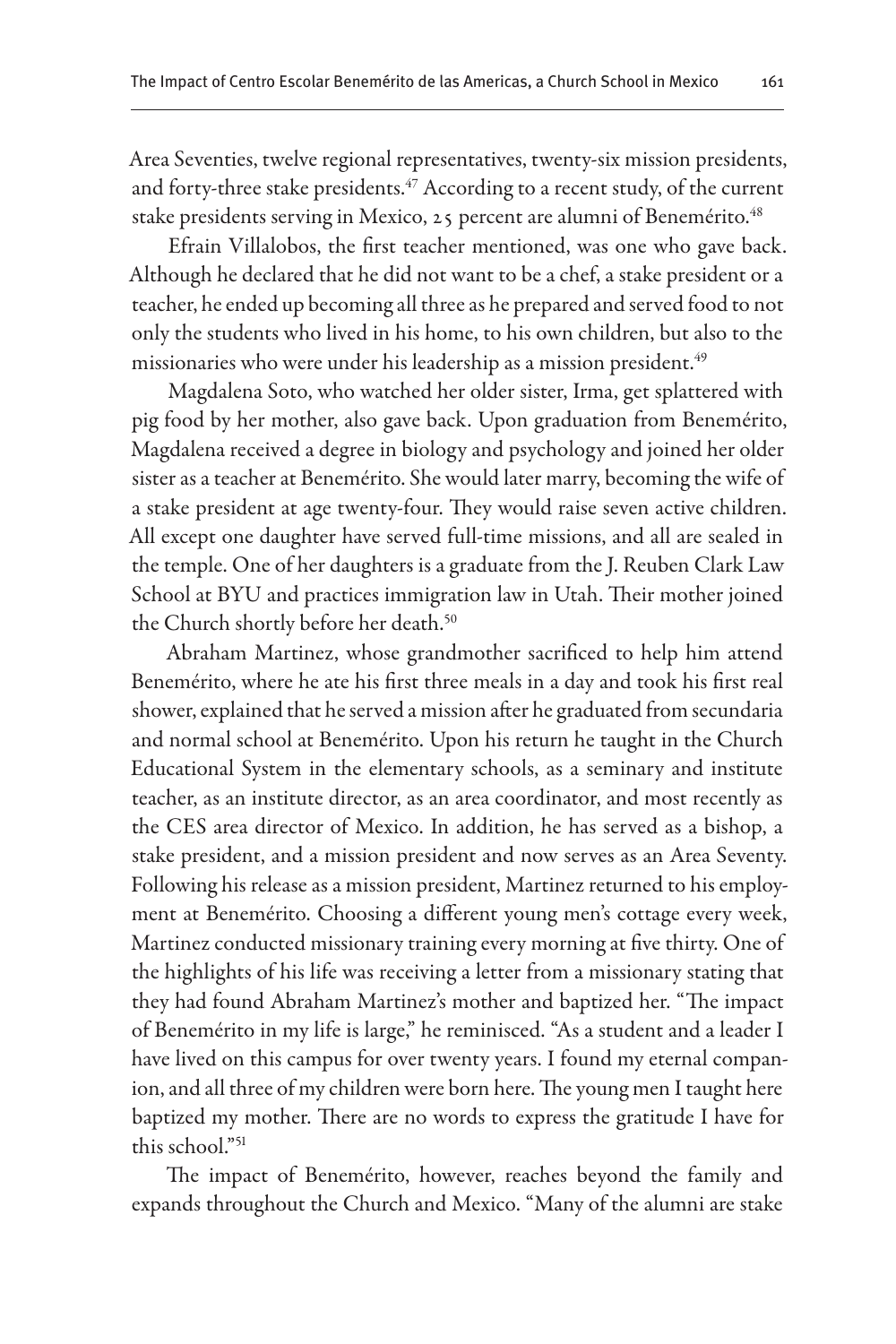presidents, own companies, are doctors and attorneys. Whatever their occupation, they use the principles of the gospel that they learned as students here at Benemérito." Martinez shared. Speaking of the impact of the community and country Martinez explained that many alumni have gone into politics, including some who have become members of the Mexican senate and one who became administrator of health for his state. When asked how Benemérito students compared with other students in Mexico City, the chief of police responded, "If all students could be like the students who have and are now attending Benemérito, this city would be a different place. We would have little or no crime, there would be a much greater level of honesty and respect. It would be a much safer and better place to live. We never have a problem with students from this school."52 When asked his thoughts on the closing of Benemérito, Cesar, the public relations and recruiting director for the Universidad del Valle de Mexico, the largest university in Mexico, responded: "I think it's horrible. Mexico needs more schools like Benemérito. Not less. The students who graduate from here have a higher moral standard. We need more schools like this not less."<sup>53</sup> When asked how Benemérito compares to other schools, he replied: "I am personally over nearly two hundred preparatory schools. There is no other school like Benemérito. Benemérito focuses on the whole person. They take students from all over Mexico, wealthy and poor and focus on helping them learn principles and live the values of a good person in alignment with the Mormon Church. . . . Benemérito students stand out. They are confident and able. Rather than focusing on themselves, they have reached a level where they desire and are able to focus on building others."

Alfredo Mirón, when asked how the school affected his life, responded, "Benemérito gave me a vision to change my life. I married in the temple and have four children—three of whom attended Benemérito and have professions and strive to be faithful members of the Church. I worked for the Church Educational System for years, have served as a bishop, a stake president, a mission president, and the director of Benemérito. All of this is possible because of Benemérito."54 Alfredo Mirón was sustained as an Area Seventy in the April 2013 general conference. The foundational experiences he gained as a student have and will continue to impact generations of people in and out of the Church, especially in Mexico.

Jesus Flores, who worked at Benemérito to pay for his own education and was able to save up enough money to bring all of his siblings there, also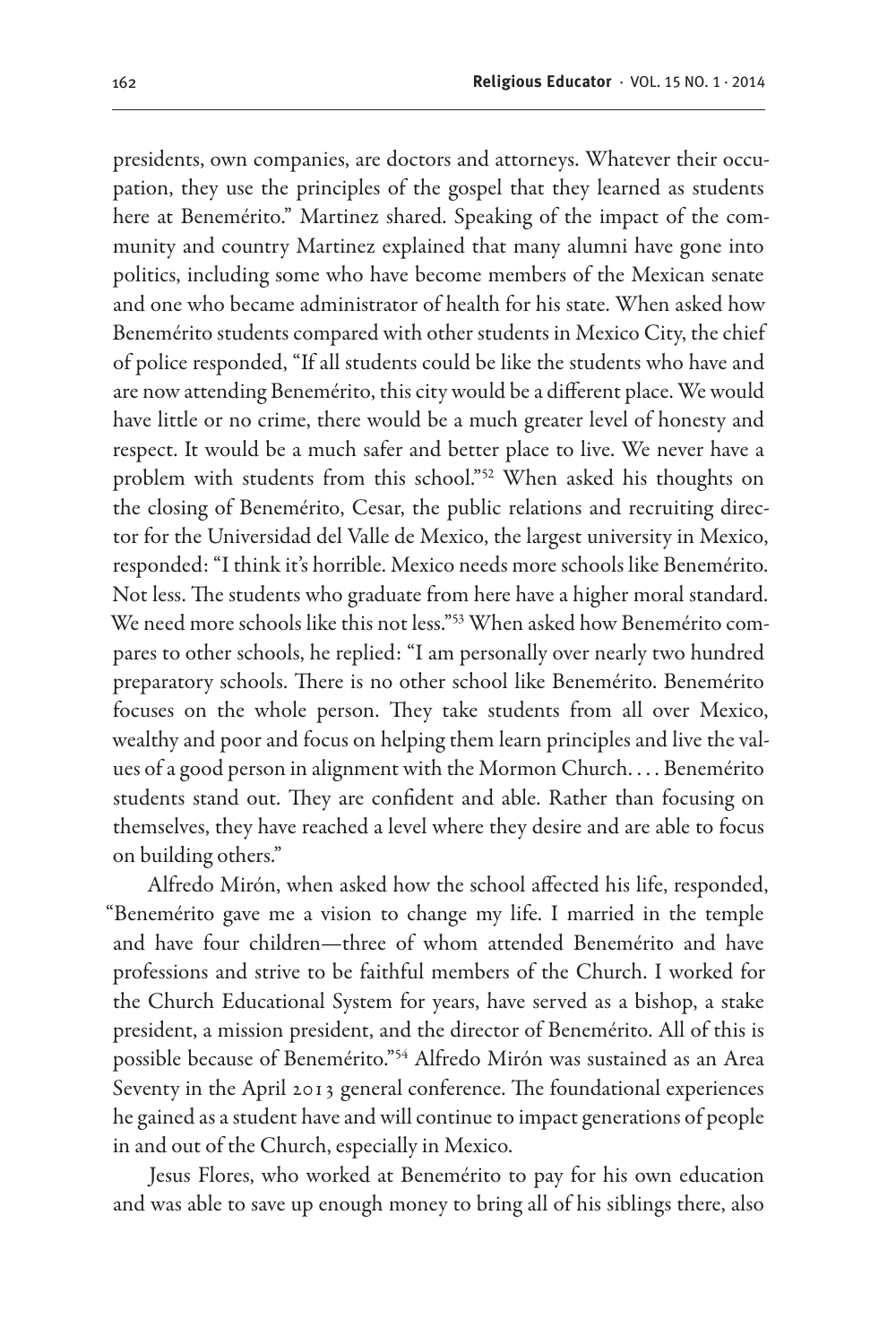was greatly impacted by Benemérito. As a result of his hard work, he was offered a scholarship to BYU where he studied English. After leaving BYU, he returned to Mexico, where he received a job teaching English as a second language for the government. In this position he has been influential in educational policies throughout Mexico. "Because the Church gave me such incredible opportunities," he stated, "I was able to not only pay for myself and my siblings then, but I was able to raise my standard of living and be able to provide for my own family and educate my own children, and hopefully make a small difference in the world."55

Marcela Burgos de Rojas, the young basketball player and normal school student, met Jorge Rojas, the one who served as a teacher and basketball coach as a full-time missionary. With the permission of both of their parents, the urging and unheard-of approval of Director Wagner, they dated and were married the day after graduation. "I did not want to marry him until I graduated," she admitted. "So I got dressed up for graduation and graduated one night, and the next day I wore the same dress and married Jorge." Together, they have raised a wonderful family and have been a great benefit to the Church throughout the world. With the support of his wife, Brother Rojas has fulfilled many callings, including mission president of the Mexico Guadalajara Mission, stake president twice, and regional representative twice. He became a member of the Second Quorum of the Seventy in 1991. In 2004 he was called as an Area Seventy and was most recently called as the temple president of the Guayaquil Ecuador Temple. "Benemérito has been the key to opportunity for thousands of youth like myself," Rojas reflected.<sup>56</sup>

After leaving his pueblo for the first time and being touched by the songs in sacrament meeting, Miguel Velez Adame continued his education through normal school at Benemérito, where he met his future wife and married her in the Mesa Arizona Temple. They both used their degrees to teach in the Church schools and eventually opened their own elementary school in their home town, "applying all that they were taught at Benemérito." Reflecting on his experience as a young boy he explained, "If I had to live my life again, without thinking for a minute, I would return to Benemérito."57

#### **Conclusion**

On November 13, 1947, Elder Spencer W. Kimball, a member of the Quorum of the Twelve Apostles, described his vision of what these people might become. "I had a dream of your progress and development," he stated.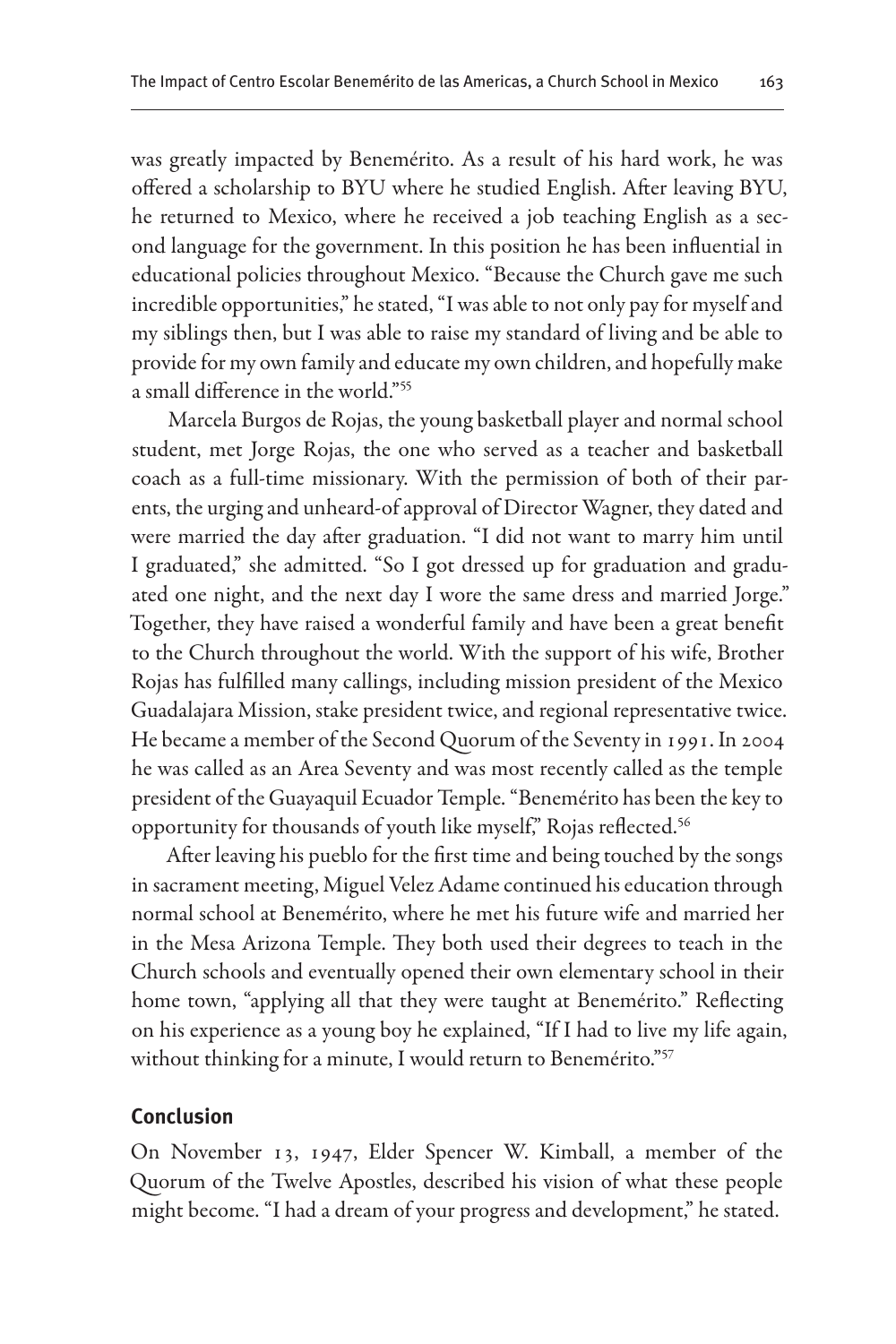I saw you as the owners of many farms and gardens. . . . I saw you as the employer, the owner of banks and businesses, . . . as engineers and builders. . . . I saw you in great political positions and functioning as administrators of the land. I saw you as heads of government . . . and in legislative positions. . . . I saw many of your sons become attorneys. I saw doctors, . . . owners of industries and factories. I saw you as owners of newspapers with great influence in public affairs. I saw great artists among you. . . . Many of you I saw writing books and magazines and articles and having a powerful influence on the thoughts of the people of the country. . . . I saw the Church growing in rapid strides and I saw wards and stakes organized. . . . I saw a temple. . . . I saw your boys and some girls on missions, not only hundreds but thousands.<sup>58</sup>

Without any question, Benemérito de las Americas has played a key role in seeing Elder Kimball's vision come to fruition. Without exception, every element of his vision has been fulfilled by alumni of this school.

One month after the announcement, over fifteen thousand alumni, from all over Mexico and parts of the world, joined together on Benemérito campus to reunite and express appreciation for the opportunity they had been given to attend such a school. Sentiments of joy, humility, faith and gratitude were expressed freely in song, dance, firesides, discussions, and meetings. Although it was difficult and emotional for many of those involved to see this era come to an end, they expressed gratitude for the trust the Lord had in the people of Mexico to open a new missionary training center. When asked what the fruits of Benemérito are, Alfredo Mirón, the school's last director, gestured with his hands to include all the gathered crowd, and answered simply, "Look and see."

**Notes** 

<sup>1.</sup> Jeffrey R. Holland, remarks at announcement of Benemerito's transition to a Missionary Training Center, January 29, 2013, transcript in author's possession; emphasis added; https://www.youtube.com/watch?v=aO47a5arSW8.

<sup>2.</sup> Richard O. Cowan, *The Latter-day Saint Century* (Salt Lake City: Bookcraft, 1999), 160–61.

<sup>3.</sup> Cowan, *Latter-day Saint Century*, 160–61.

<sup>4.</sup> Casey P. Griffiths, "The Globalization of Latter-day Saint Education" (PhD diss., Brigham Young University, 2012), 86.

<sup>5.</sup> Harvey L. Taylor, "The Story of L.D.S. Church Schools" (Salt Lake City: The Church of Jesus Christ of Latter-day Saints, 1971), 2:6.

<sup>6.</sup> See F. LaMond Tullis, *Mormons in Mexico: The Dynamics of Faith and Culture*  (Logan: Utah State University Press, 1987), for a more comprehensive contextual studies of the history of the Church in Mexico.

<sup>7.</sup> Griffiths, "Globalization of Latter-day Saint Education," 105–97.

<sup>8.</sup> Marion G. Romney and Joseph T. Bentley to the First Presidency, December 9, 1959, Joseph T. Bentley papers, container 3, file 5, L. Tom Perry Special Collections, Brigham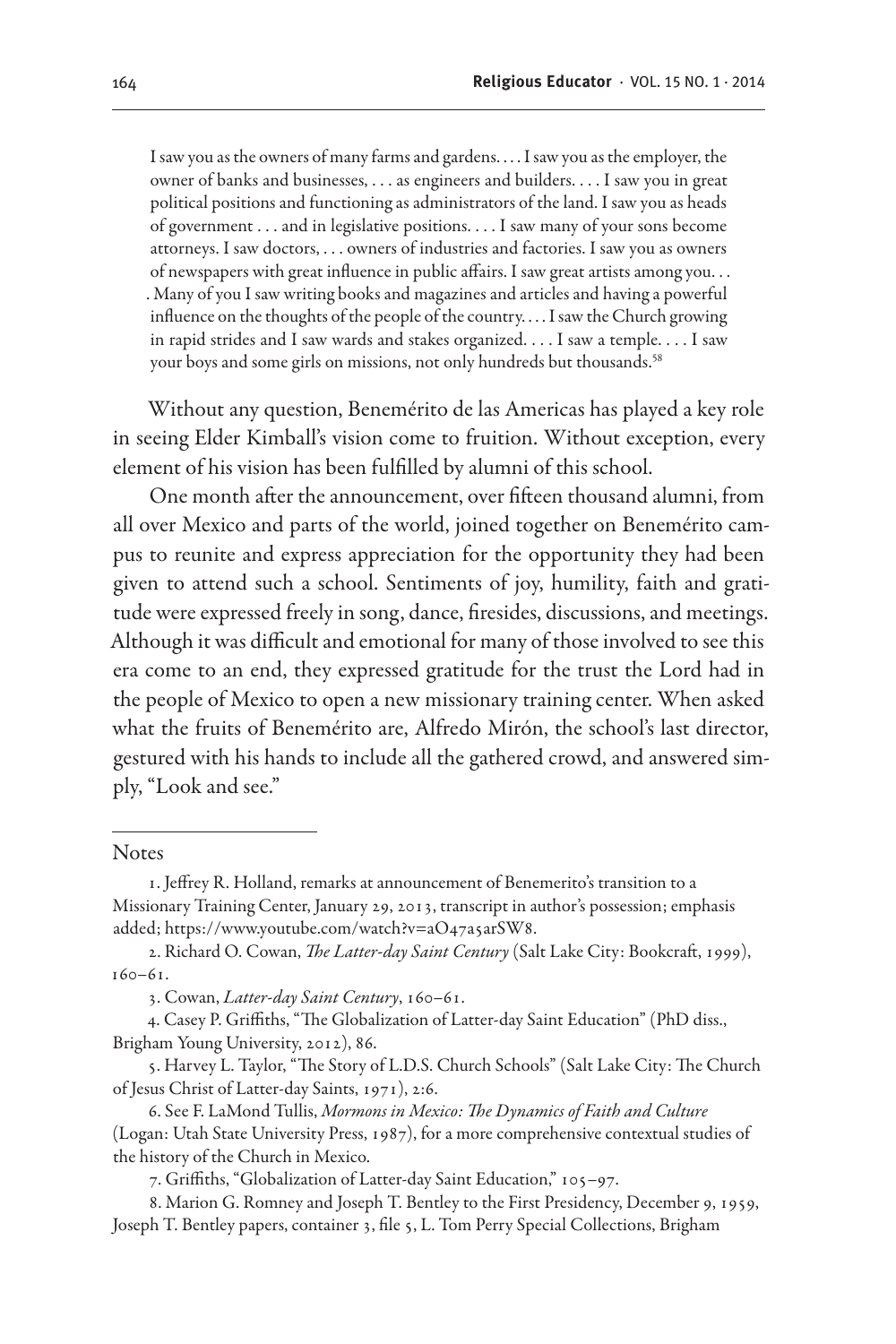Young University. "Under date of October 11, 1957 you wrote a letter to us and the late President Claudius Bowman of the Mexican Mission in which you said: 'For some time past we have given consideration to the advisability of establishing a school in Mexico for the accommodation of our youth in that area. Thus far, however, no definite decision has been reached as to where such a school should be located, what the character of the school would be, and who would be expected to attend it. We would be pleased to have you brethren serve as a committee, with Brother Romney as chairman, to make a careful survey and study of the situation and submit to us your recommendations relative thereto.'" Prior to and following his call, Joseph T. Bentley served as the comptroller of the Church's Unified School System.

9. Taylor, "Story of L.D.S. Church Schools," 2:8.

10. Elder Marion G. Romney and Joseph T. Bentley to the First Presidency, August 1959, President Claudius Bowman was also appointed to this committee but he died in an automobile accident preceding this letter.

11. Memorandum from Daniel Taylor in 1962, Bentley Papers, L. Tom Perry Special Collections.

12. For a more comprehensive explanation of the founding of Benémerito de las Americas, see Barbara E. Morgan, "Benemérito de las Américas: The Beginning of a Unique Church School in Mexico," *BYU Studies Quarterly* 52, no. 4 (2013): 89–116.

13. The Church's Board of Education in Mexico had determined that the school would be named after "outstanding Mexican civil servants independent of religious influence." The board suggested Benito Juárez, one of the great Mexican revolutionaries, for the Church's main center, but this name was previously used for the primary school in Juárez City and for many other schools throughout Mexico. To set them apart, Benemerito de las Américas (Benefactor of the Americas) was an honorific title originally given to Juárez by the government of the Republic of Columbia on May 1, 1865. See Robert Ryal Miller, "Matias Romero: Mexican Minister to the United States during the Juarez-Maximilian Era," *Hispanic American Historical Review* 45, no. 2 (May 1965): 228–45, and the title eventually caught on in all of Latin America as an honor they owed the native president of Mexico who instituted a constitution very similar to the United States Constitution. Naming the school thus would not only show honor to this great Mexican leader, but it would encompass the sentiments of all of Latin America, and set it apart from the Catholic schools. For more on Benito Juárez, see Ulick Ralph Burke, *A Life of Benito Juarez: Constitutional President of Mexico* (London: Remington, 1894.)

14. Marion G. Romney, remarks at groundbreaking ceremony, November 4, 1963, Church History Library, Salt Lake City.

15. Taylor, "Story of L.D.S. Church Schools," 2:12.

16. Efrain Villalobos, oral history, interview by Barbara Morgan, February 20, 2013, Mexico City, in author's possession.

17. A. Kenyon Wagner and Leona F. Wagner, *Historia del Centro Escolar Benemerito de las Americas* (n.p., Mexico, D. F.), 15.

18. Taylor, "Story of L.D.S. Church Schools," 2:18.

19. G. Arturo Limon D., *La Gratitud Es* (n.p. n.d.), 91.

20. Wagner and Wagner, *Historia*, 25.

21. Abraham Martinez, oral history, interview by Barbara Morgan, February 22, 2013, Mexico City.

22.Clark V. Johnson, "Mormon Education in Mexico: The Rise of the Sociedad Educativa y Cultural" (PhD diss., Brigham Young University, 1976), 166.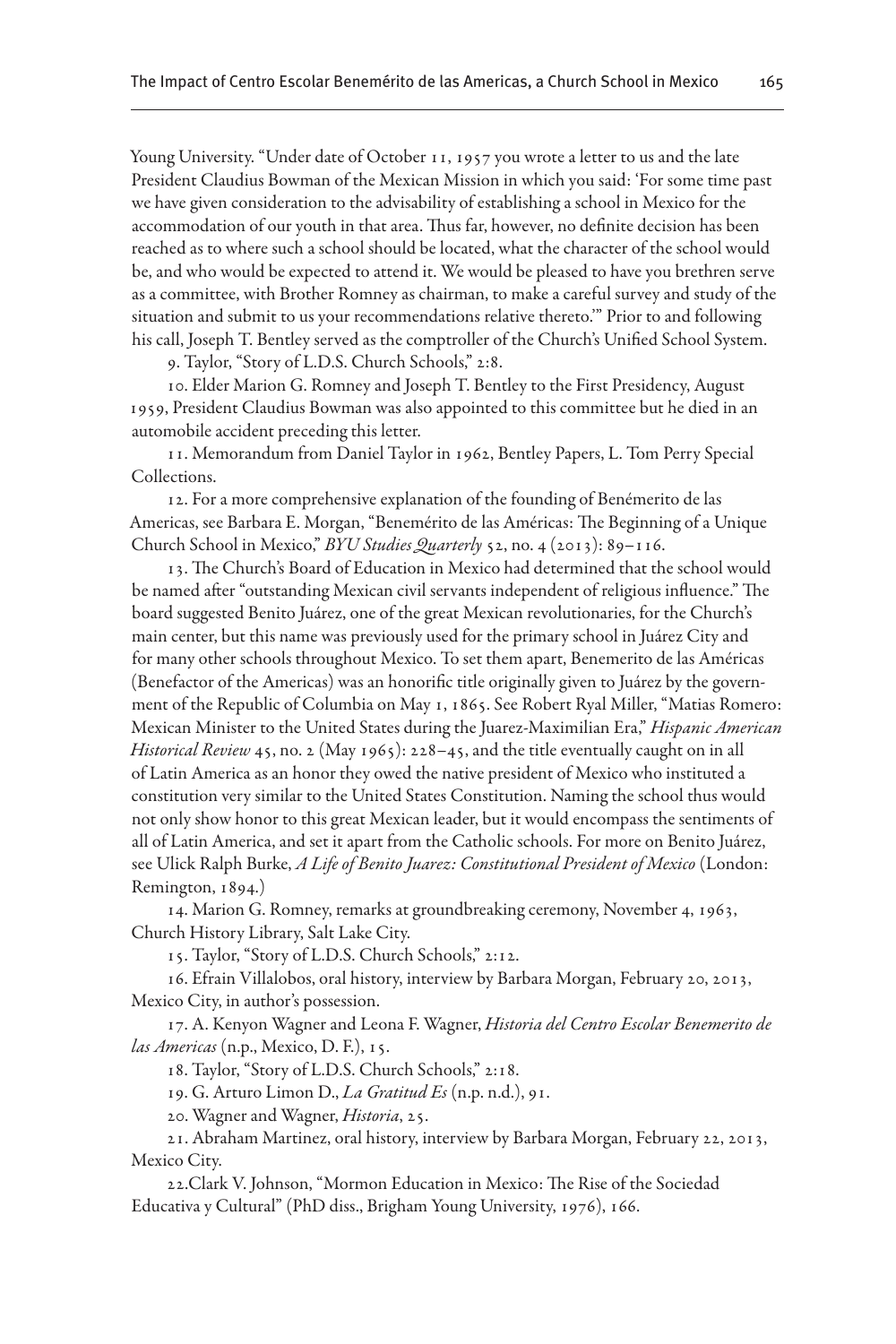23. Limon, *La Gratitud Es*, 145.

24. Alfredo Mirón M., autobiografía (n.p., n.d.), in author's possession.

25. Harvey L. Taylor and Joseph T. Bentley to Ernest L. Wilkinson, memorandum,

December 30, Joseph T. Bentley papers, L. Tom Perry Special Collections, C-5, F-3 Johnson 124.

26. Daniel P. Taylor to Joseph T. Bentley, September 20, 1960, Joseph T. Bentley papers, L. Tom Perry Special Collections, C-5, F-3.

27. Jesus Flores, oral history, interview by Barbara Morgan, February 18, 2013, Mexico City, in author's possession.

28. Taylor, "Story of L.D.S. Church Schools," 2:36.

29. For a greater contextual understanding of education in Mexico, see Lucrecia Santibanez, Georges Vernez, and Paula Razquin, *Education in Mexico: Challenges and Opportunities* (Santa Monica, CA: Rand, 2005).

30. Limon, *La Gratitude Es*, 143–50.

31. Limon, *La Gratitude Es*, 123.

32. Guadalupe Lopez Duran, oral history, interview by Barbara Morgan, February 20, 2013, Mexico City, transcript in author's possession.

33. Carlos Zepeda, Plan Estrategico B de A 2003–2008, in author's possession.

34. See Taylor, "Story of L.D.S. Church Schools," and Johnson, "Mormon Education in Mexico," 183. The wall does not exist anymore, and the students are able to walk freely between the buildings on campus.

35. Limon, *La Gratitude Es*, 143–50.

36. Taylor, "Story of L.D.S. Church Schools," 2:18.

37. Taylor, "Story of L.D.S. Church Schools," 2:30.

38. Limon, *La Gratitude Es*, 137–42.

39. Arturo Limon, interview by Barbara Morgan in Mexico City on February 17, 2013. Transcript in author's possession.

40. Wagner and Wagner, *Historia*, 15.

41. Woman from Chalco, oral history, interview by Barbara Morgan, February 2013, Mexico City, in author's possession.

42. Russell M. Nelson, address at Benemerito de las Americas, January 29, 2013, transcription in author's possession; https://www.youtube.com/watch?v=aO47a5arSW8.

43. Abraham Lozano, statistical report for Benemerito, February 21, 2013, in author's possession.

44. Russell M. Nelson, address at Benemerito de las Americas, January 29, 2013, transcription in author's possession.

45. Elder Marion G. Romney, *Antorcha de Chiquihuite*, 1964–1966, graduation ceremonies, October 26, 1966.

46. Elder Marion G. Romney, *Antorcha de Chiquihuite*, graduation ceremonies, October 26, 1966.

47. Wagner and Wagner, *Historia*, 143–45.

48. Abraham Lopez (assistant director at Benemérito, 2012–13), e-mail message to Barbara E. Morgan, February 20, 2013.

49. Efrain Villalobos, interview by Barbara Morgan.

50. Magdalena Soto, oral history, interview by Barbara Morgan, June 6, 2013, Provo, UT.

51. Abraham Martinez, oral history, interview by Barbara Morgan, June 12, 2013,

Mexico City, transcript in author's possession.